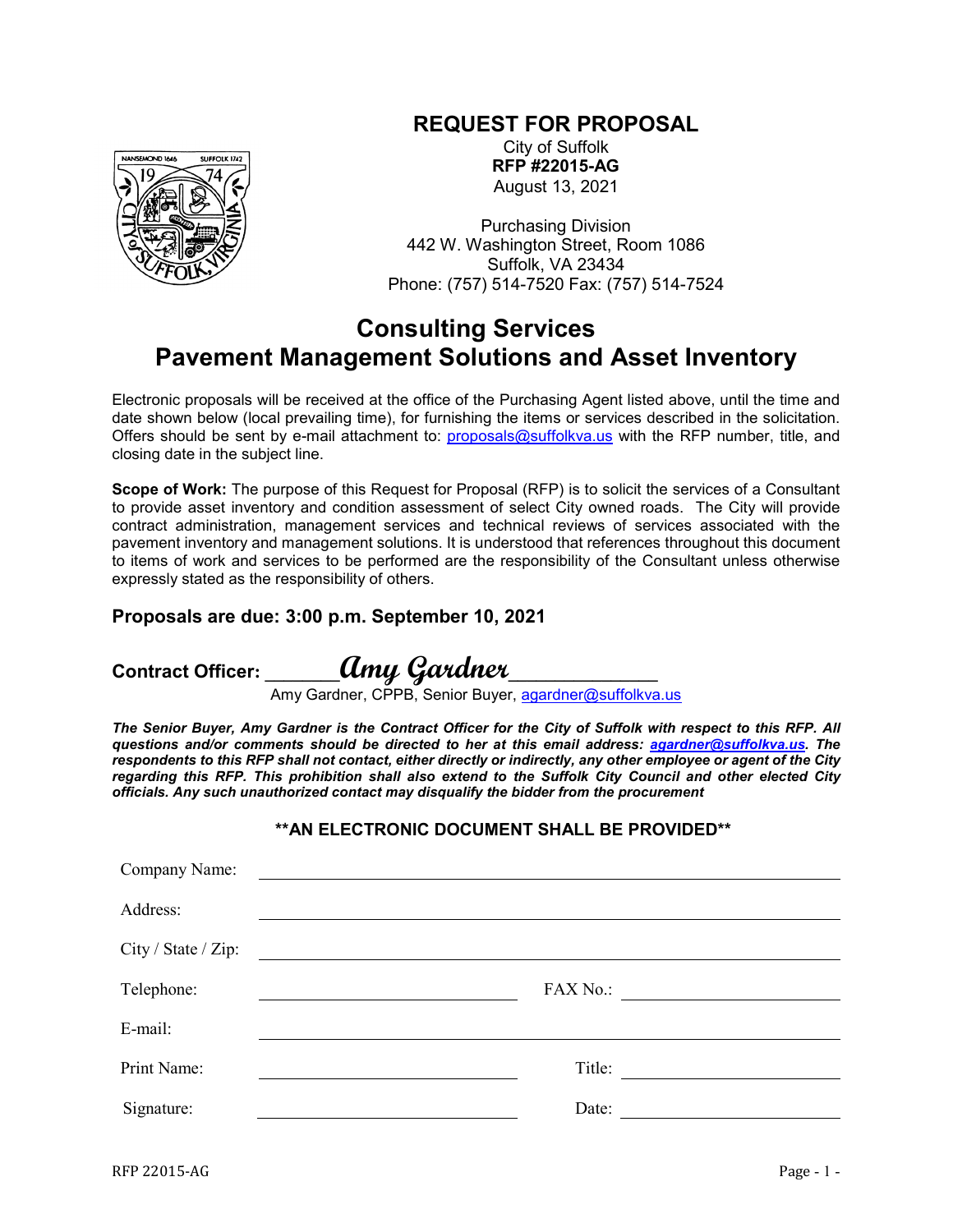In compliance with this Request for Proposal (RFP), and subject to all the conditions thereof, the signatory offers, if this bid is accepted within ninety (90) calendar days from the date of the opening, to furnish any or all of the items and/or services upon which prices are quoted, at the price set opposite each item, to be delivered at the time and place specified herein. The above signature certifies the bidder has read, understands, and agrees to all terms, conditions, and requirements of this bid, and is authorized to contract on behalf of firm named above.

## **SOLICITATION DOCUMENTS**

Additional Request for Proposal documents are available on the Purchasing website: <http://apps.suffolkva.us/bids/> or on the Commonwealth's bid board (eVA), or at Demandstar.com. An e-mail request for the complete RFP form may be sent to the Contract Officer listed on the front page.

Offers may be sent to *proposals@suffolkva.us.* Electronic copies (CD or thumb drive) may be delivered to the Purchasing Office, 442 W. Washington Street, Room 1086, Suffolk, Virginia, 23434 prior to the closure date shown, if desired. Documents should be saved as a .pdf document and should conserve disk space to allow transfers of data. **Do not send Zip files. Zip files cannot be accepted.**

**Electronic proposals only. Hard copies of proposals will not be accepted.**

Questions concerning this project must be in writing (email is preferred) and addressed to the Contract Officer listed on the front page of this solicitation, and, should be received no later than five (5) business days preceding the date that the proposals are to be received. E-mail is the preferred method and will get a more timely response.

IF YOU NEED ANY REASONABLE ACCOMMODATION FOR ANY TYPE OF DISABILITY IN ORDER TO PARTICIPATE IN THIS PROCUREMENT, PLEASE CONTACT THIS DIVISION AS SOON AS POSSIBLE.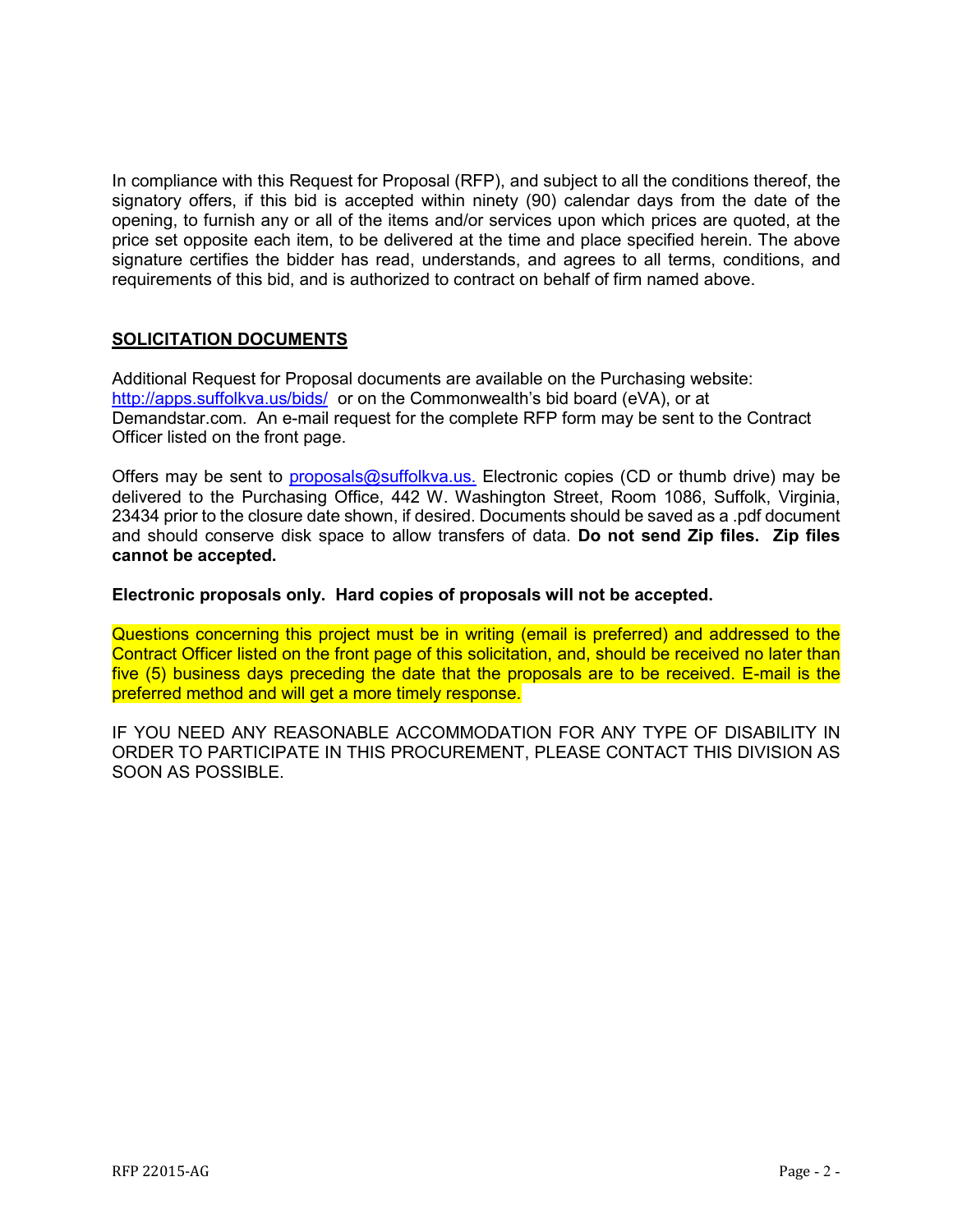# **REQUEST FOR PROPOSAL**

## **Consulting Services Pavement Management Solutions and Asset Inventory**

## **Table of Contents**

## **SECTION/TITLE**

| 1.0 |                                                                     |  |
|-----|---------------------------------------------------------------------|--|
| 3.0 |                                                                     |  |
| 4.0 |                                                                     |  |
| 5.0 |                                                                     |  |
| 6.0 |                                                                     |  |
| 8.0 |                                                                     |  |
| 9.0 |                                                                     |  |
|     |                                                                     |  |
|     |                                                                     |  |
|     |                                                                     |  |
|     | ANTICOLLUSION/NONDISCRIMINATION/DRUG FREE WORKPLACE CLAUSES  - 31 - |  |
|     | PROOF OF AUTHORITY TO TRANSACT BUSINESS IN VIRGINIA  - 32 -         |  |
|     |                                                                     |  |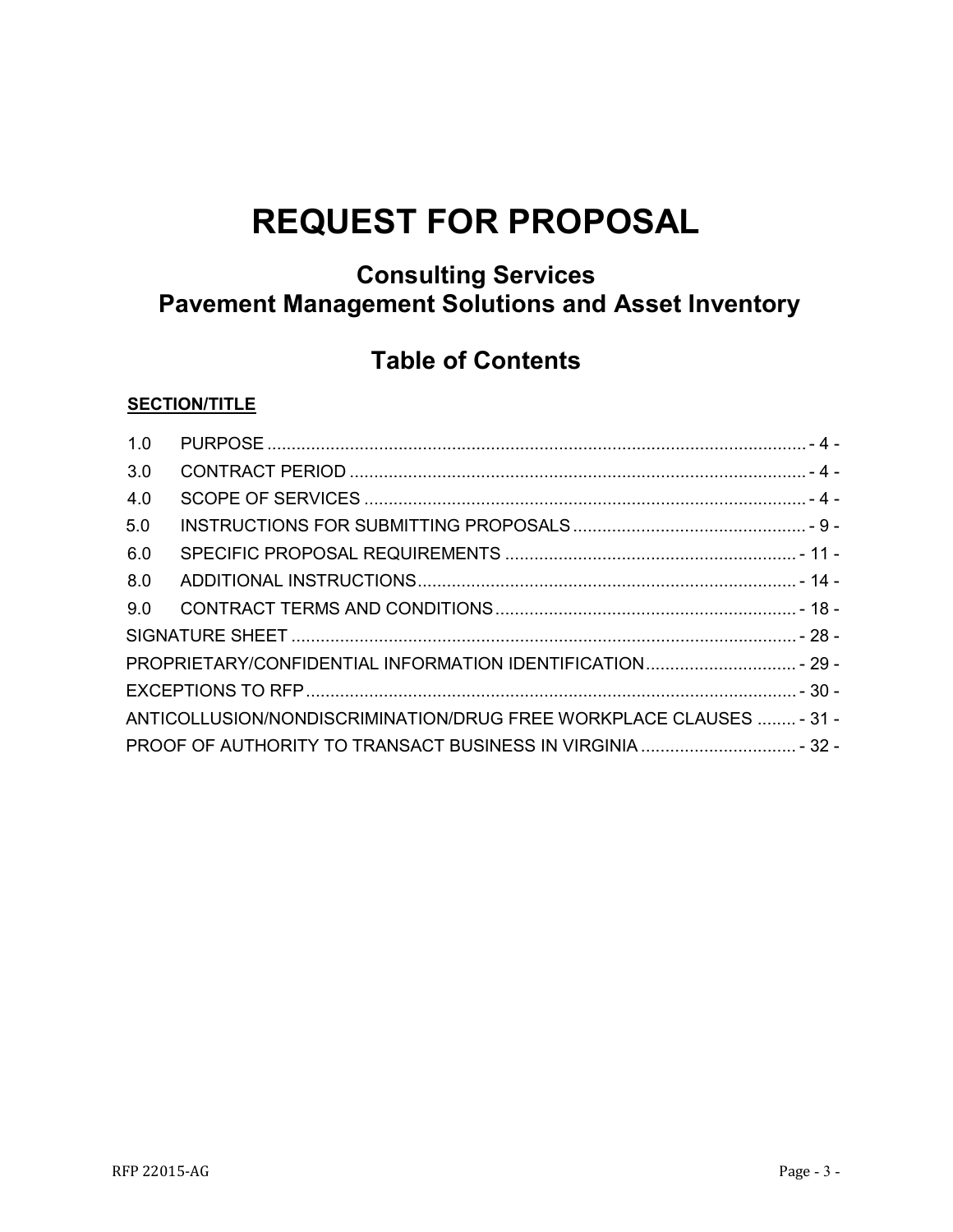### <span id="page-3-0"></span>**1.0 PURPOSE**

The purpose of this Request for Proposal (RFP) is to solicit the services of a Consultant to provide inventory and condition assessment of approximately 1,600 lane miles of City owned roads. The City will provide contract administration, management services and technical reviews of services associated with the pavement inventory and management solutions project. It is understood that references throughout this document to items of work and services to be performed are the responsibility of the Consultant unless otherwise expressly stated as the responsibility of others.

## **2.0 COMPETITION INTENDED**

It is the City's intent that this Request for Proposal (RFP) permits competition. It shall be the offeror's responsibility to advise the Purchasing Agent in writing if any language requirement, specification, etc., or any combination thereof, inadvertently restricts or limits the requirements stated in this RFP to a single source. Such notification must be received by the Purchasing Agent not later than five (5) days prior to the date set for bids to close.

#### <span id="page-3-1"></span>**3.0 CONTRACT PERIOD**

Any resulting contract or contracts shall become effective upon executed contract and shall be effective through September 30, 2022. The City reserves the right to renew the contract for four (4) additional one-year periods, terminating September 30, 2026. The right is further reserved by the City to not renew the resulting contract at the expiration of any annual anniversary date by furnishing the Contractor with a thirty (30) day written notice.

A formal written contract with specifications will be entered into between parties. The proposal submittal shall substantially constitute the contract between the City and the Contractor. Formal written contracts will be drawn by the City, and all contract provisions that have not been stated herein will be drafted and included as necessary.

## <span id="page-3-2"></span>**4.0 SCOPE OF SERVICES**

Consultant will use an automated and fully documented approach to complete the project requirements. The project approach is summarized as follows:

- Assigning staff to perform the image capturing and pavement condition survey for the City 's select roadway network
- **Tasking experienced pavement engineers to review and analyze the pavement data** and suggest pavement repair strategies for the City
- Communicate with all of the involved City members to complete the project tasks
- Use computer software application to create asset inventories and perform pavement rating
- Use computer software pavement application to analyze data, create reports, and estimate budgets
- Follow the proven production and QA/QC processes to carry out the service tasks
- **Use a documented verification and acceptance approach to ensure the City receives** the systems and services that meet all of the specifications and requirements
- Roads with more than two (2) travel lanes in one direction must be driven in entirety for each travel lane.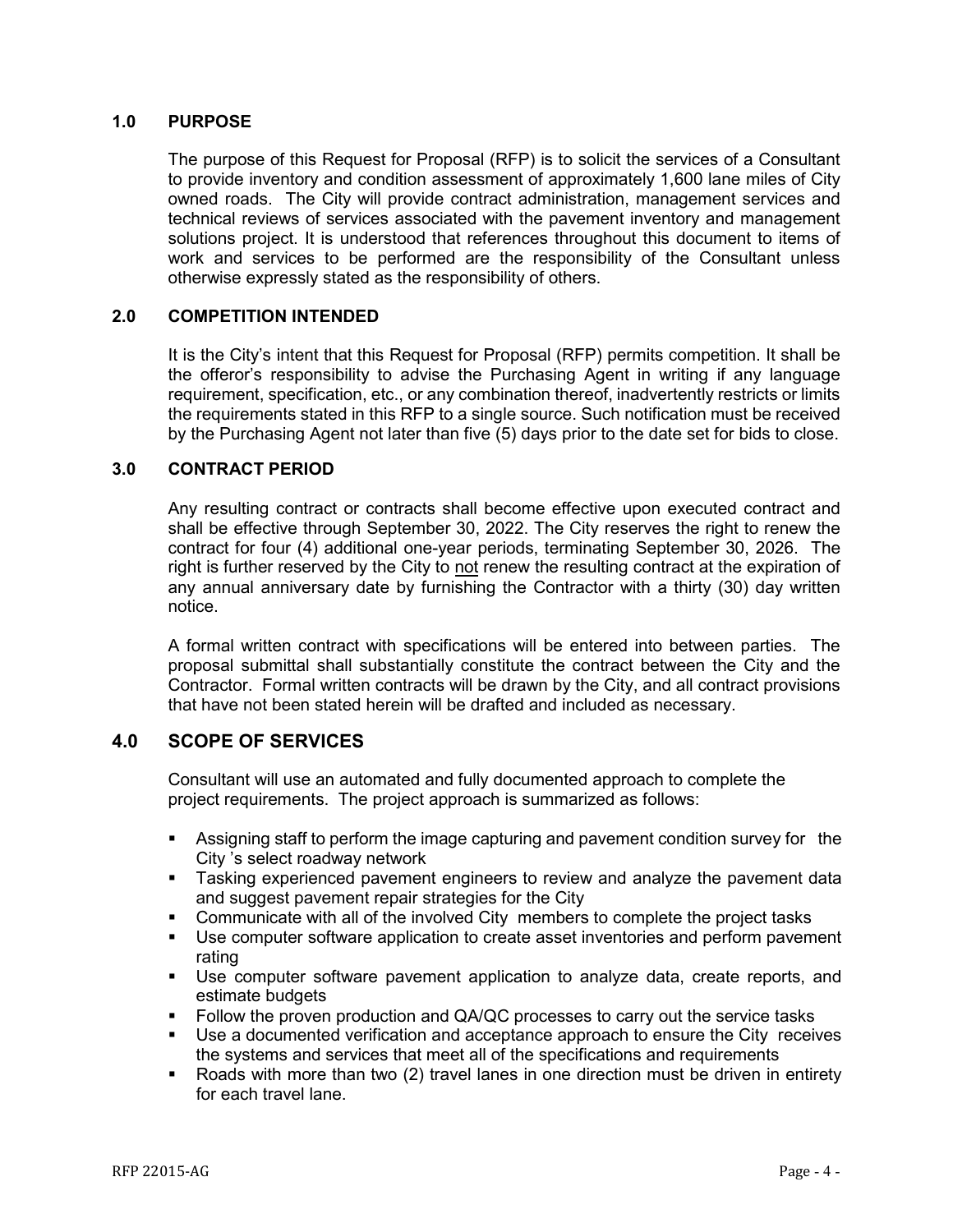- Divided roadways must be traveled in both directions.
- Ramps must be driven and evaluated in all directions of traffic flow.

## **Project Setup**

### **Project Initiation**

Immediately after the contract award, Consultant will arrange a kick-off meeting to confirm the project requirements and scheduling. The kick-off meeting will include all of the proposed key personnel and the City's project members. During the meeting, Consultant will present the proposed Project Approach, which includes project equipment, software, methodology, schedules, and deliverables. The proposed approach will be finalized based on the City requirements and decisions during the meeting. Consultant will request that the City provide any existing database, previous inventory of street conditions, road centerlines, GIS layers, and aerial imagery for project use. Project communication protocol, documentation, accounting methodologies, data format, and standards will be confirmed during the meeting. Based on the final scope decisions of the project kick-off meeting, a project schedule of approximately 120 days will be finalized.

### **Data Preparation**

Consultant will use the existing centerline data provided by the City and will create a pavement database based on the centerline layer. Each road segment record in the centerline layer will have a corresponding record in the pavement database. Consultant will work with the City to maintain the unique identifier of each of the road segments on the City road network so that the pavement database can maintain a persistent link to the GIS data.

#### **Distress Rating Standardization**

Consultant will communicate with the City to gather required information to define all of the distress types and treatment selections. Based on this information, a Pavement Condition Index (PCI) rating and treatment selection manual will be created to identify and define each distress type and its severity, extent, and treatment selection (similar methodology as US Army Corps of Engineer's MicroPAVER or approved equal).

#### **Deliverables:**

- 1. Meeting minutes, Project Implementation Plan, and Project schedule.
- 2. Pavement database based on the City's road centerline layer.
- 3. Pavement distress rating manual.

#### **Project Management**

Consultant will provide project management for the duration of the project, including coordinating and attending meetings with City, data research and collection efforts as required, preparing monthly progress reports, and schedule updates.

#### **Deliverables:**

1. Monthly progress reports and schedule updates.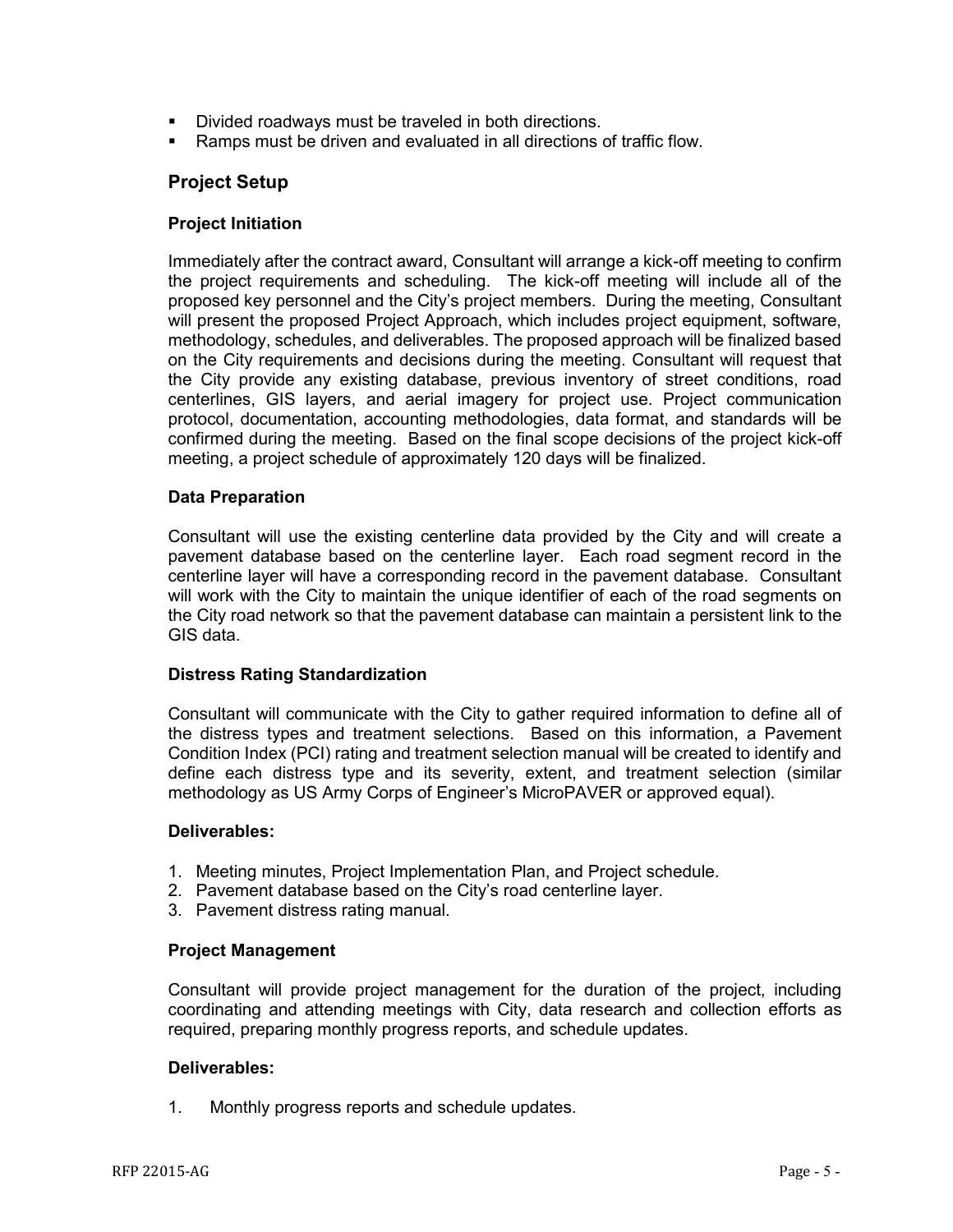## **Roadway Data and Image Capture**

The Consultant will capture:

- 1. Roadway images from a minimum of 5 cameras (three in the front view and two rear view) at 1280x960 resolution at 25-ft intervals
- 2. Additional one camera at 4000x2600 resolution at 25-ft intervals<br>3. Downward scanning of the traveled lane as 11.5 ft by 11.5 f
- 3. Downward scanning of the traveled lane as 11.5 ft by 11.5 ft images. Crack Scanning and automated crack detection data including density of longitudinal and transverse cracking categorized into low, medium and high severity levels.
- 4. The Rut Bar will be used concurrently with the image capture efforts to obtain transverse profile data to measure pavement deformation.
- 5. Longitudinal profile data along the traveled lane on the passenger side wheel path in IRI (International Roughness Index) format.

Consultant will capture roadway data in the following manner:

- Drive on the worst pavement condition lane of the road, most likely the right-most lane.
- Two lane non-divided roads will be driven in one direction.
- Non-divided roads with four lanes or more, and roads that are divided will be driven in both directions.
- Unpaved roads will not be surveyed.

#### **Deliverables**:

- 1. Roadway images in JPEG format.
- 2. Downward scan images in JPEG format
- 3. Point dataset with crack density information and GPS coordinates.
- 4. Longitudinal Profile data in IRI (International Roughness Index) format
- 5. Transverse profile data as Driver and passenger rut depth data.

## **Pavement Rating and Evaluation**

#### **Pavement Length and Width Determination**

Each road segment will be attributed with length and width. The length will be calculated based on the centerline in the GIS layer. The width data will be obtained from the City GIS record. If this record is not available in the City GIS, Consultant will work with the City to at minimal cost, to perform width measurement using the captured photos and aerial photography to be provided by the City. Width will be measured at locations where a significant change in width occurs. To keep the project cost low, minor width changes such as turning lanes, widened lanes at intersections, etc. will not be captured in this run of the project.

#### **Pavement Inspection and PCI Calculation**

The application shall provide the flexibility for users to define repair method for each distress condition. The Consultant project team will discuss the City's current and longterm pavement management goals so that the City and the Consultant team can jointly confirm the best treatment solution for each distress type and severity level. The ultimate goal is to maximize pavement performance at a minimal cost.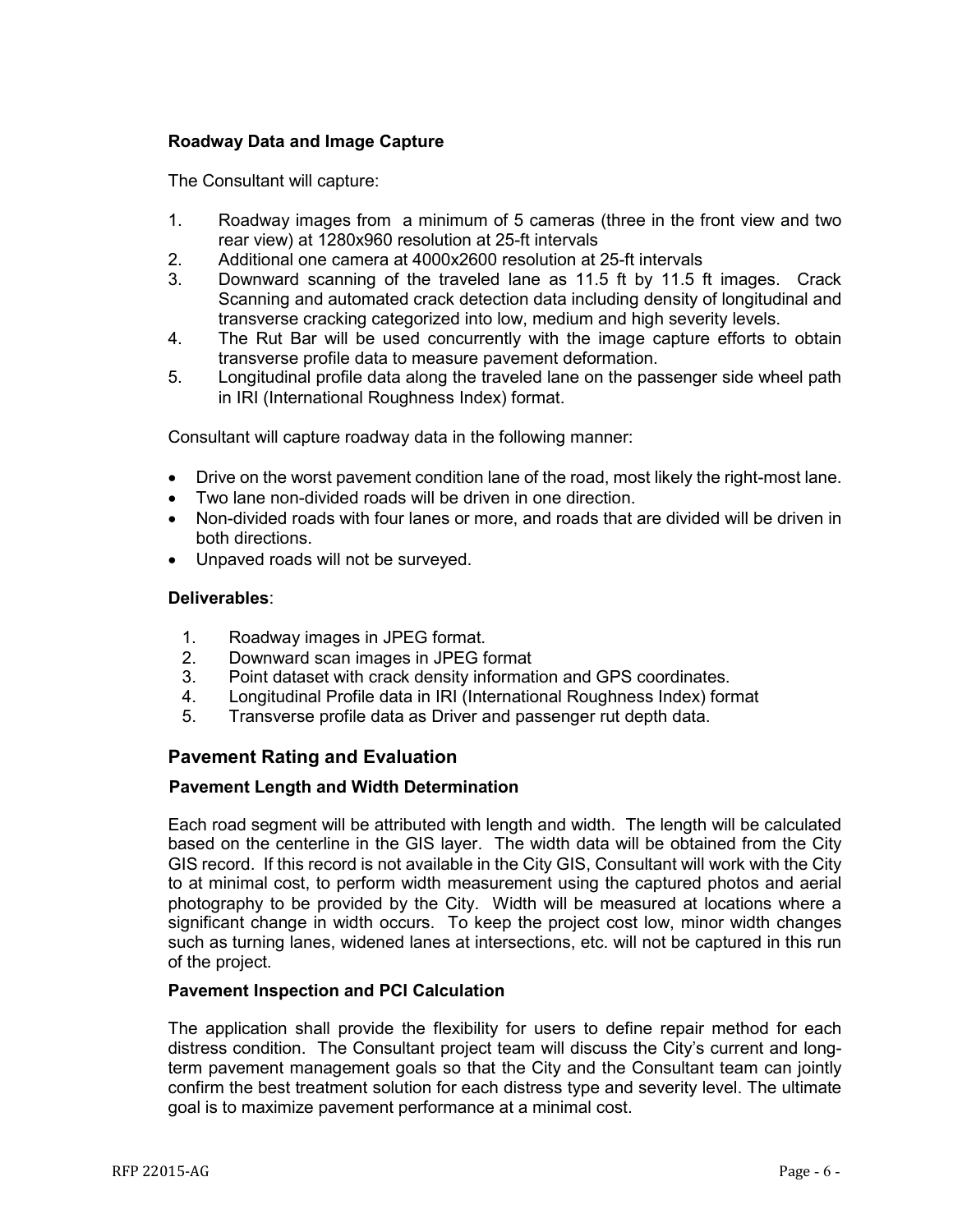The team will collect surface distress for flexible/composite pavement and for concrete pavement using the same methodology as MicroPAVER or approved equal.

- 1. The road distress types include 20 different types for asphalt pavement and 20 types for concrete pavement.
- 2. The road distress severity will be assessed at 3 severity levels (low, medium and high).
- 3. The distress extent levels will be estimated from 1 to 100% extents (by 1% increment).
- 4. The PCI (Pavement Condition Index) will be calculated based on ASTM and MicroPAVER deduction curves to calculate a 1-100 PCI index for each road segment based on the distress extent and severity. 100 will be a newly constructed road and 1 being a very poor condition.
- 5. The distress rating typically is assessed on road segments from block to block. If a road is very long and there is a significant change of road condition in the middle of the road, the road will be spit as needed and separate conditions assigned for each segment.
- 6. Recommend that Major Arterials be driven in every travel lane in all directions to assure true pavement condition rating.

*Select paved roads that are maintained by the City will be surveyed.* 

## **Pavement Repair Analysis and Budgeting**

#### **Pavement Repair Analysis**

Consultant will work with the City to customize the Software for the specific practice and procedures in use by the City. The customization will reflect the City's road repair and maintenance program's policies and practices. The subtasks will include:

- 1. Configure the system to reflect the rehabilitation alternatives and repair methods used by the City.
- 2. Configure the system to reflect the current and local costs for the repair methods.
- 3. Configure the system to reflect the preferred repair method and critical PCI thresholds.
- 4. Acquire estimated multi-year budget information from City staff and provide a draft multi-year rehabilitation program for review by City staff.
- 5. Run the automated repair recommendation program and produce a list of repair/rehabilitation candidates.
- 6. Work with City staff to review the rehabilitation program and modify analysis parameters iteratively to produce the final repair program required.
- 7. Provide City staff textual and map reports of the repair program.

#### **Deliverables:**

- 1. Pavement database with localized decision tree and repair method configuration.
- 2. Textual report listing for various repair program candidates.
- 3. GIS map showing the various repair program candidates.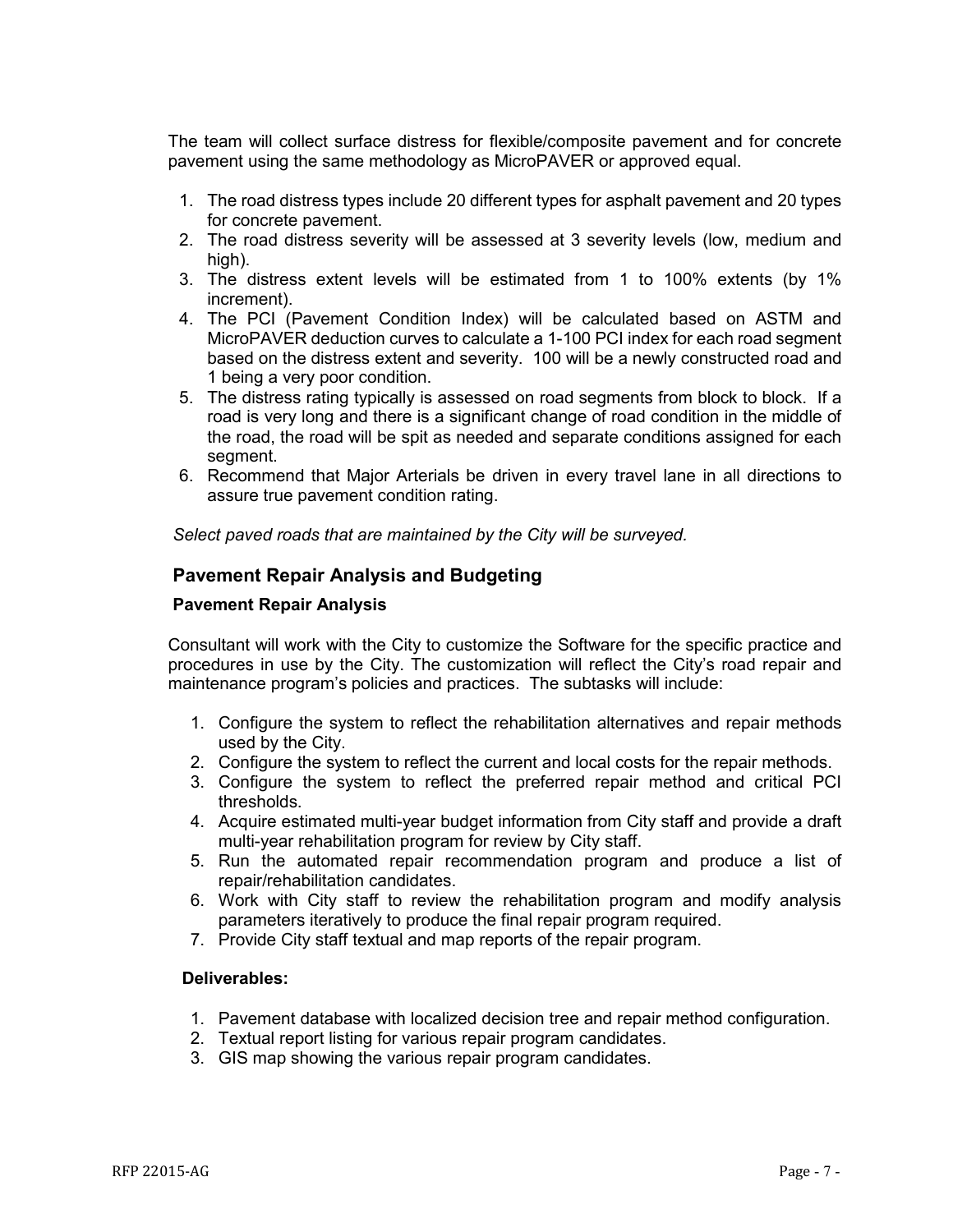## **Budget Optimization**

Consultant will work with the City to create a series of alternative pavement repair strategies and execute a "what-if" analysis to identify the advantage and disadvantages of each strategy. Consultant will train the City staff to perform these "what-if" analyses for future needs. The sub-tasks will include:

- 1. Setup a few repair strategies based on the Micropaver or approved equal template.
- 2. Execute the "what-if" analysis to produce condition projections.
- 3. Work iteratively with the City to modify the various strategy settings to derive different "What-If" scenarios to identify the optimum scenario.
- 4. Produce 3-year pavement repair work plans based on a selected optimal repair strategy.
- 5. Review the computer generated 3-year pavement repair work plan to make necessary adjustments.

#### **Deliverables:**

- 1. Optimizer spreadsheet program showing forecasted road conditions based on funding levels.
- 2. 3-Year Pavement repair work plan in digital table and map formats.

### **Pavement Repair Plan Generation**

Consultant will work with the City to produce a 2-year pavement repair work plans based on a selected optimal repair strategy. Consultant will review the computer generated 2-year pavement repair work plan with City staff to make necessary adjustments.

#### **Deliverables:**

1. A 2-Year pavement repair work plan in table and map formats.

## **Roadway Asset Inventory**

#### **Training and Support**

Consultant proposes to provide Micropaver or approved equal, training for the City. Users' documentation and on-line help will be provided to each class participant. Consultant also provides software upgrades and phone support services to customers that subscribe to the support services.

#### **Deliverables:**

- 1. A one-day on-site training session for up to four (4) City staff members.
- 2. Up to 24 hours of phone or remote web meeting support for up to one year after project delivery.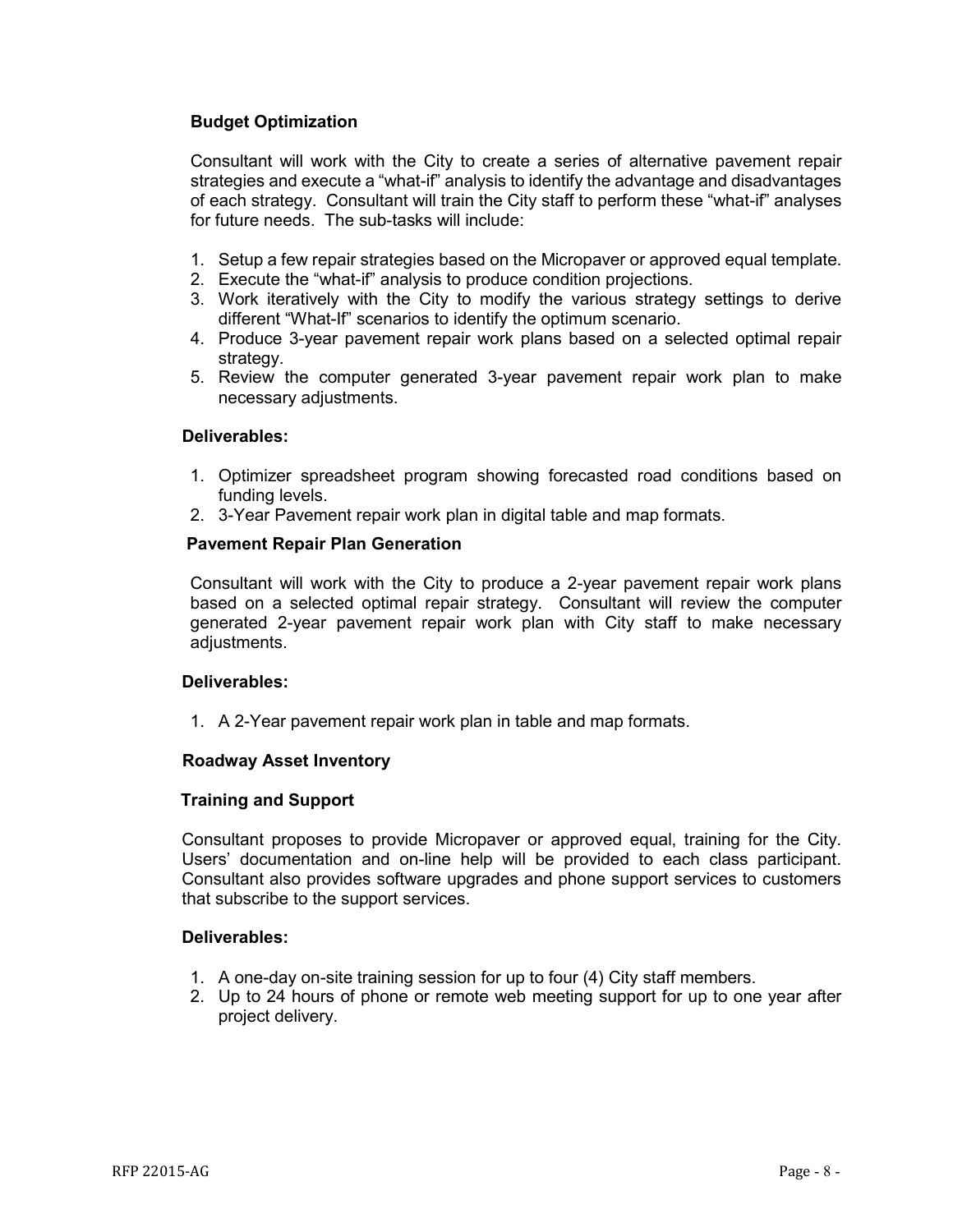## <span id="page-8-0"></span>**5.0 INSTRUCTIONS FOR SUBMITTING PROPOSALS**

#### Submission of Proposals

An electronic document shall be submitted by e-mail attachment to  $proposals@suffolkva.us$  with the RFP number, title, and closing date in the subject line. Electronic copies (CD or thumb drive) may be delivered to the Purchasing Office, 442 W. Washington Street, Room 1086, Suffolk, Virginia, prior to the closure date shown, if desired. Documents should be saved as a .pdf document and should conserve disk space to allow transfers of data. **ZIP files cannot be accepted**. They do not work in the City's system. To receive confirmation of receipt of proposal, send request to the contracting officer at [agardner@suffolkva.us.](mailto:agardner@suffolkva.us) **It is the responsibility of the offeror to request confirmation of submittal.** Do NOT send proposal directly to contracting officer.

The intent of using electronic submissions is to reduce paper usage and provide economical approaches while permitting the offeror to demonstrate their skills, education, experience, pricing, and ingenuity that would qualify them to be selected for interview.

Offerors so selected may be requested to make a formal presentation of their qualifications and job approach, and may be selected for final negotiations of contract. Therefore, care should be given to address the issues relating to the criteria to follow.

Read the entire solicitation before submitting a proposal. Failure to read any part of this RFP shall not relieve any offeror from his or her contractual obligations.

#### Questions and Inquiries

Questions and inquiries pertaining to the Request for Proposals will be accepted from any and all firms via e-mail **(agardner@suffolkva.us)** or fax. Inquires must provide RFP number, title and acceptance date. Material questions will be answered by Addendum and will be posted on the City's website: <http://apps.suffolkva.us/bids/>and to all firms who receive the RFP provided that all questions are received five (5) business days prior to opening date.

Amy Gardner, Senior Buyer, is the designated authorized spokesperson for the City of Suffolk with respect to this RFP. All questions and/or comments should be directed to her attention. The respondents to this RFP shall not contact, either directly or indirectly, any other employee or agent of the City regarding this RFP. This prohibition shall also extend to the Suffolk City Council and other elected City officials. Any such unauthorized contact may disqualify the offeror from the procurement.

#### Addendum and Supplement to Request

If it becomes necessary to revise any part of this request or if additional data are necessary to enable an exact interpretation of provisions of this request, an addendum will be issued. It is the responsibility of the offeror to ensure that he has received all addendums prior to submitting a proposal. All addenda can be downloaded from: [http://apps.suffolkva.us/bids/.](http://apps.suffolkva.us/bids/)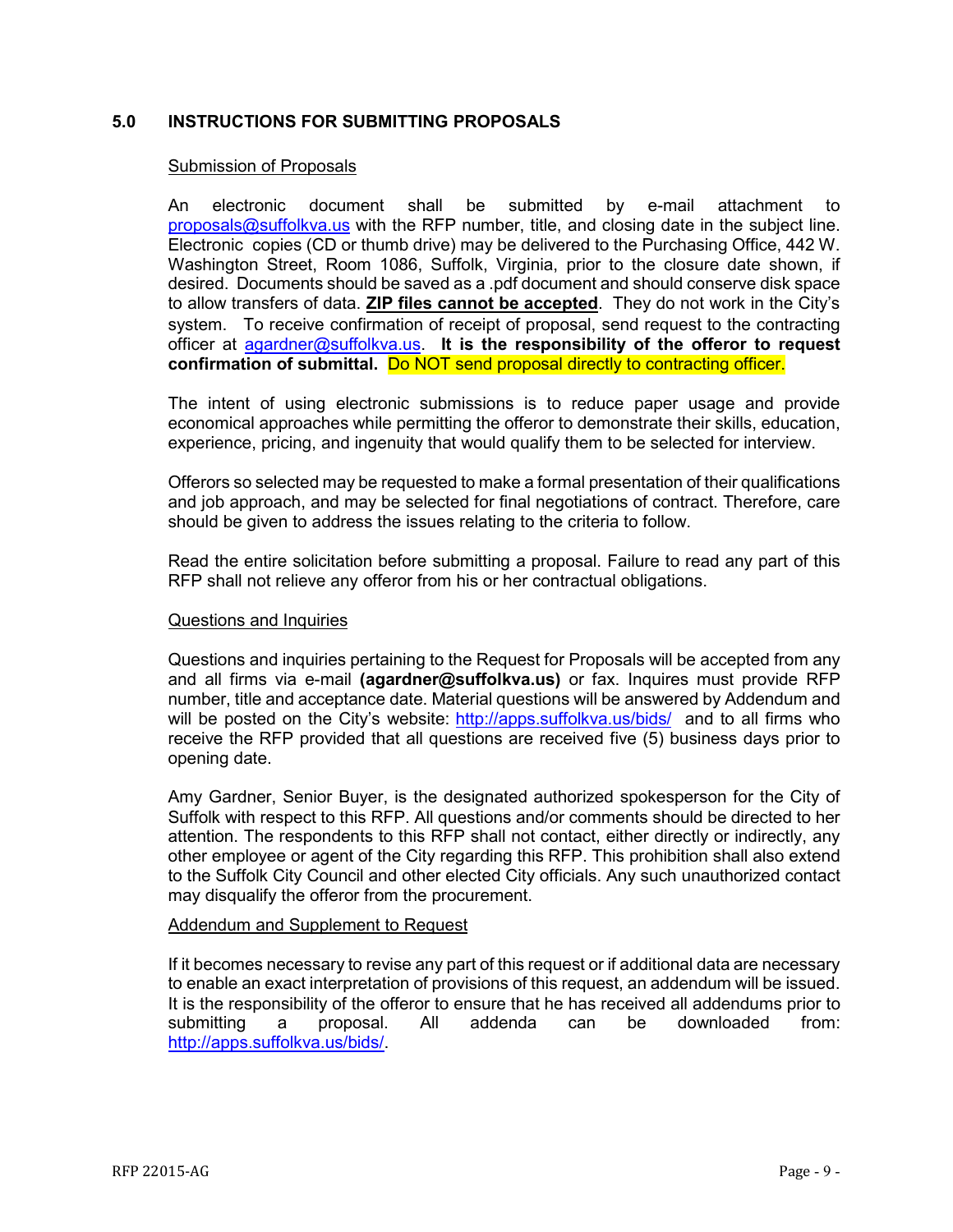#### Firm Pricing for City Acceptance

Offers made during negotiation must be honored for City acceptance for 180 days from the date of offer.

#### Proprietary Information

Trade secrets or proprietary information submitted by an offeror in connection with this solicitation shall not be subject to disclosure under the Virginia Freedom of Information Act; however, the offeror must invoke the protections of this section prior to or upon submission of the data or other materials, and must clearly identify the data or other materials to be protected and state the reasons why protection is necessary. Offerors shall not mark sections of their proposal as proprietary if they are to be part of the award of the contract and are of a "Material" nature. Any propriety information must be listed on the attached "Proprietary/confidential Information Identification" form and submitted with the proposal. An all-inclusive statement that the entire proposal is proprietary will result in rejection of the proposal.

### Authority to Bind Firm in Contract

Proposals MUST give full firm name and address of offeror. Failure to sign proposal may disqualify it. Person signing proposal should show TITLE or AUTHORITY TO BIND HIS FIRM IN A CONTRACT. Firm name and authorized signature must appear on proposal in the space provided on the pricing page.

#### Preparation and Submission of Proposals

- 1. All proposals shall be signed by the individual or authorized principals of the firm.
- 2. All attachments to the Request for Proposal requiring executing by the firm are to be returned with the proposals.
- 3. Proposals are to be submitted electronically; title shall indicate the RFP number, time and date of public acceptance, and the title of the proposal.
- 4. It is the Offeror's responsibility that the proposals are received by the Purchasing Division BEFORE the time specified on the opening date. Requests for extensions of this time and date will not be granted. Proposals or unsolicited amendments to proposals received by the City after the acceptance date will not be considered.

#### Miscellaneous Requirements

- 1. The City will not be responsible for any expenses incurred by a firm in preparing and submitting a proposal. All proposals shall provide a straightforward, concise delineation of the firm's capabilities to satisfy the requirements of this request. Emphasis should be on completeness and clarity of content.
- 2. Offerors who submit a proposal in response to this RFP may be required to make an oral presentation of their proposal. The Purchasing Division will schedule the time and location for this presentation.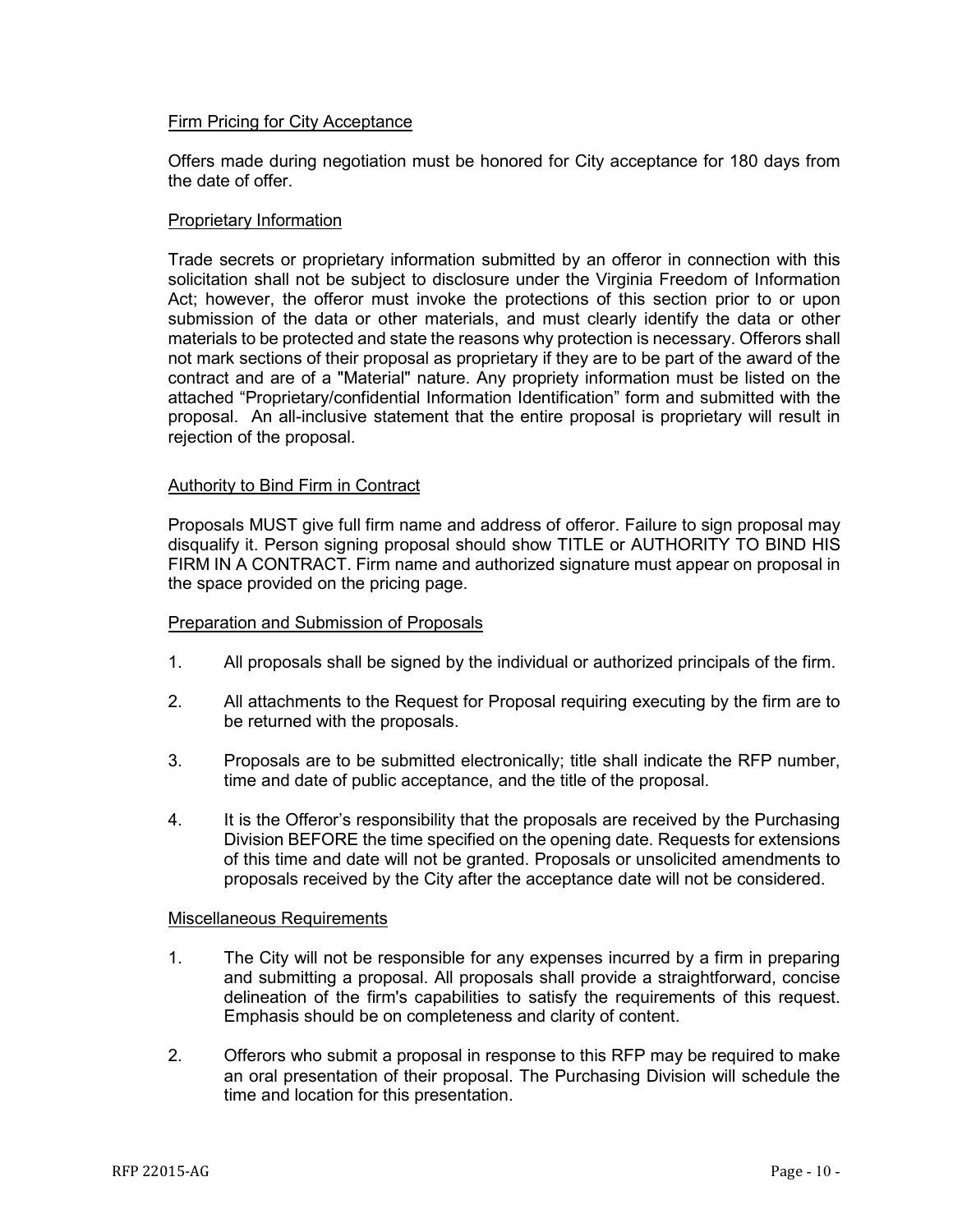- 3. The contents of the proposal submitted by the successful offeror and this RFP will become part of any contract awarded as a result of the Scope of Services contained herein. The successful firm will be expected to sign a contract with the City.
- 4. The City reserves the right to reject any and all proposals received by reason of this request, or to negotiate separately in any manner necessary to serve the best interests of the City.

## <span id="page-10-0"></span>**6.0 SPECIFIC PROPOSAL REQUIREMENTS**

Proposals should be as thorough and detailed as necessary to allow the City of Suffolk to properly evaluate the offeror's capabilities to provide the required services. Offerors are required to submit the following items in the format provided as a complete proposal.

The City reserves the right to request clarification of information submitted and to request additional information if deemed necessary.

#### Cover Letter

The offeror will submit a brief cover letter. The cover letter should summarize key elements of the proposal. An individual authorized to bind Offeror must sign the letter and Signature Sheet, as well. Indicate the address and telephone number of the Contractor's office.

#### Background and Project Summary Section

This section should describe your understanding of the City, the work to be performed, and the objectives to be accomplished. Refer to the "Scope of Services" Section of this RFP.

#### Methodology Section

Provide a detailed description of the approach and methodology to be used to accomplish the "Scope of Services" of this RFP. The Methodology Section should include the following:

- 1. An implementation plan that describes in detail (a) the methods, including controls by which your firm manages projects of the type sought by this RFP; (b) methodology for soliciting and documenting view of internal and external stakeholders: and (c) any other project management or implementation strategies or techniques that the respondent intends to employ in carrying out the work.
- 2. Detailed description of efforts your firm will undertake to achieve client satisfaction and to satisfy the requirements of the "Scope of Services" Section.
- 3. Detailed description of specific tasks you will require from City staff. Explain what the respective roles of City staff and your staff would be to complete the tasks specified herein.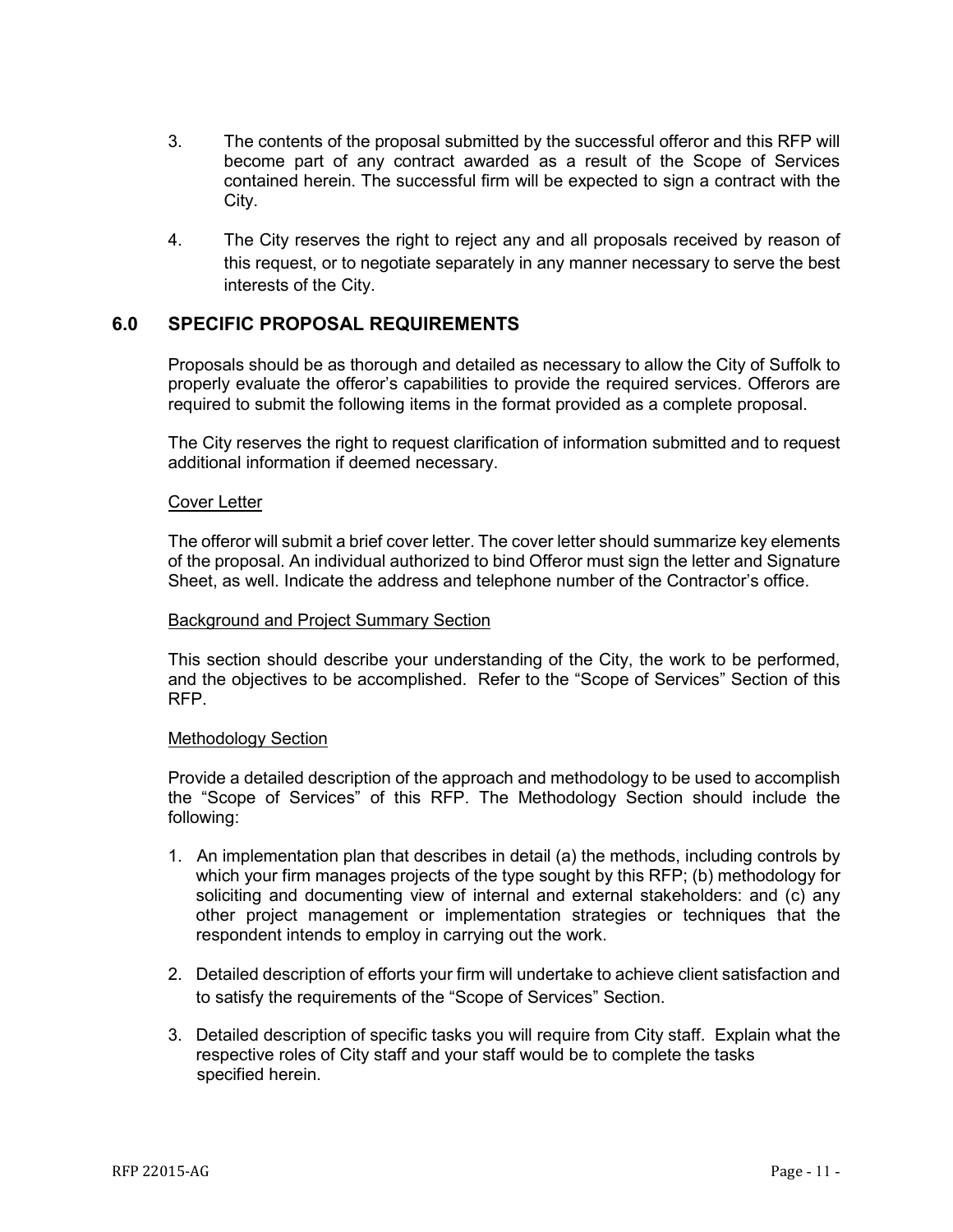### Staffing Section

Provide a list of key individual(s) who will be working on this contract and indicate the level/title of each member, and the function that each will perform. Include a resume for each designated individual, to include licenses, certifications, etc.

#### **Qualifications**

The information requested in this section should describe the qualifications of the firm, key staff, and subcontractors performing projects within the past five (5) years that are similar in size and scope to that requested in the RFP.

- 1. A summary of the firm's demonstrated capability, including length of time that the firm has provided the services being requested herein.
- 2. Provide at least three (3) commercial/public references that received similar services from your organization. The City reserves the right to contact any the organizations or individuals listed. Information shall include: Local references are preferred.
	- Client name
	- Client point of contact, telephone number, and email address.

#### Fee Proposal

Provide your organization's fee schedule for the services requested in this RFP.

#### Format

Proposal should be submitted in the following format:

- Cover Letter
- Proposal sequenced in accordance with paragraphs above
- Forms as follows: **(All forms must be signed.)**
	- o *Signature Sheet (Page 28)*
	- o *Propriety/Confidential Information Identification (Page 29)*
	- o *Exceptions to RFP (Page 30)*
	- o *Anti-collision/Nondiscrimination/Drug Free Workplace Clauses (Page 31)*
	- o *Proof of Authority to Transact Business in Virginia (Page 32)*

## **7.0 EVALUATION AND AWARD CRITERIA**

The City's Evaluation Committee shall review each proposal and verify the claims and credentials of each Offeror. Selection will be made for each proposal on the basis of the weighted criteria listed below. Weights to each rating will be applied as indicated below:

- Compliance with RFP requirements (25%)
- Understanding of the project (20%)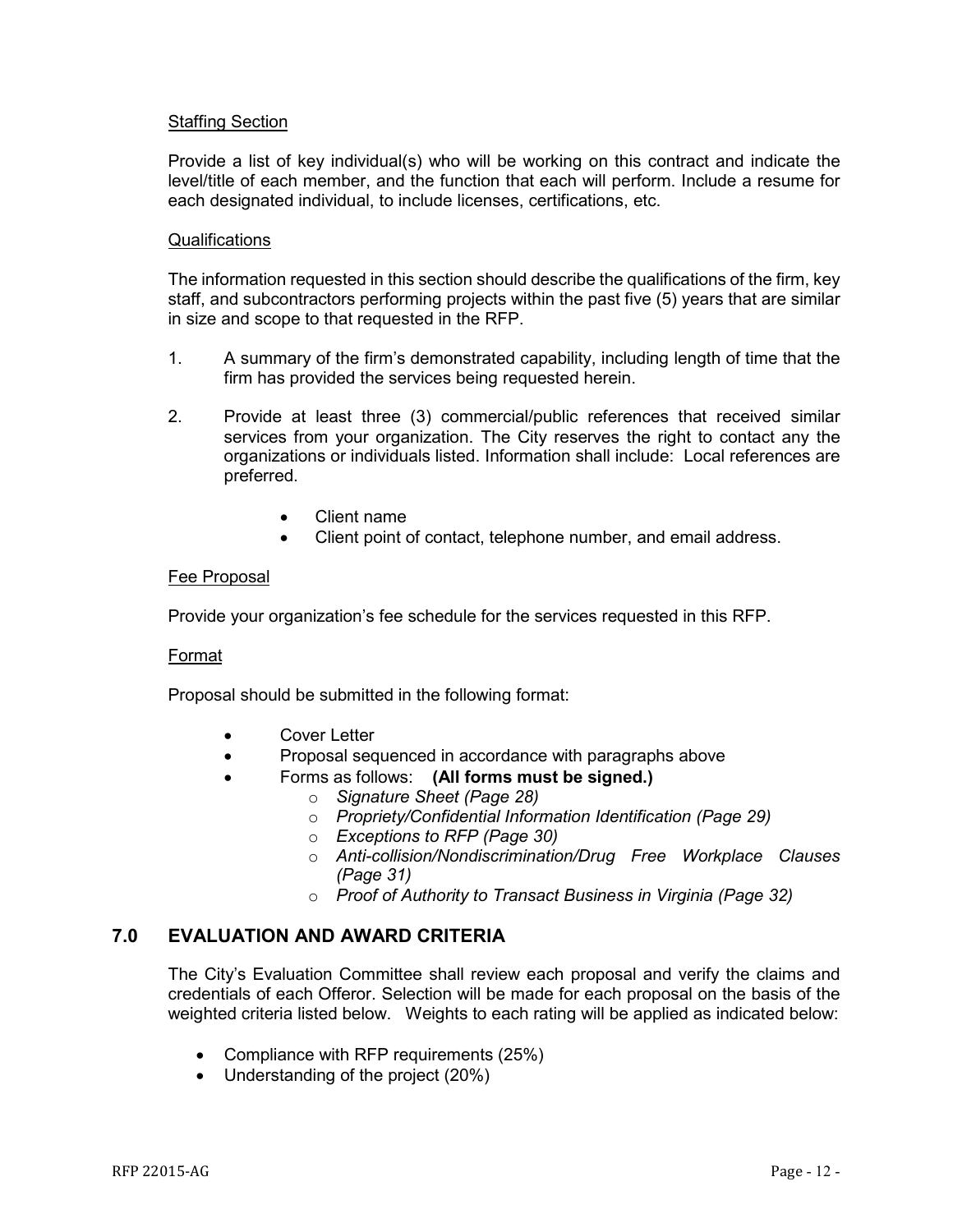- Recent experience in conducting similar scope, complexity, and magnitude for other agencies (20%)
- Price (25%)
- References (10%)

Once each member of the Evaluation Committee has independently read and rated each proposal and completed an evaluation matrix for each offeror, a composite preliminary rating will be developed which indicates the group's collective ranking of the highest rated proposals in a descending order. The preliminary rating will be used to select the firms for further consideration—the short-list.

After interviews have been conducted with each selected Offeror, the City shall select the proposals which, in its sole opinion, are in the best interest of the City and enter into negotiations with those firms Should negotiations fail with any Offeror, negotiations will be terminated with that Offeror and negotiations will be opened with the next ranked firm, as required under the Virginia Public Procurement Act. Should the City determine, in its sole discretion, that an Offeror is clearly more highly qualified than others under consideration, a contract may be negotiated and awarded to that Offeror. The file will show the Committee's perception of the strengths and weaknesses of each proposal received as basis for the selections.

The successful firm will be expected to enter into a contract with the City of Suffolk based upon their submittal, any additional negotiated terms, and best and final pricing. The successful firm shall be expected to execute and return the contract documents to the City within ten (10) business days of receipt.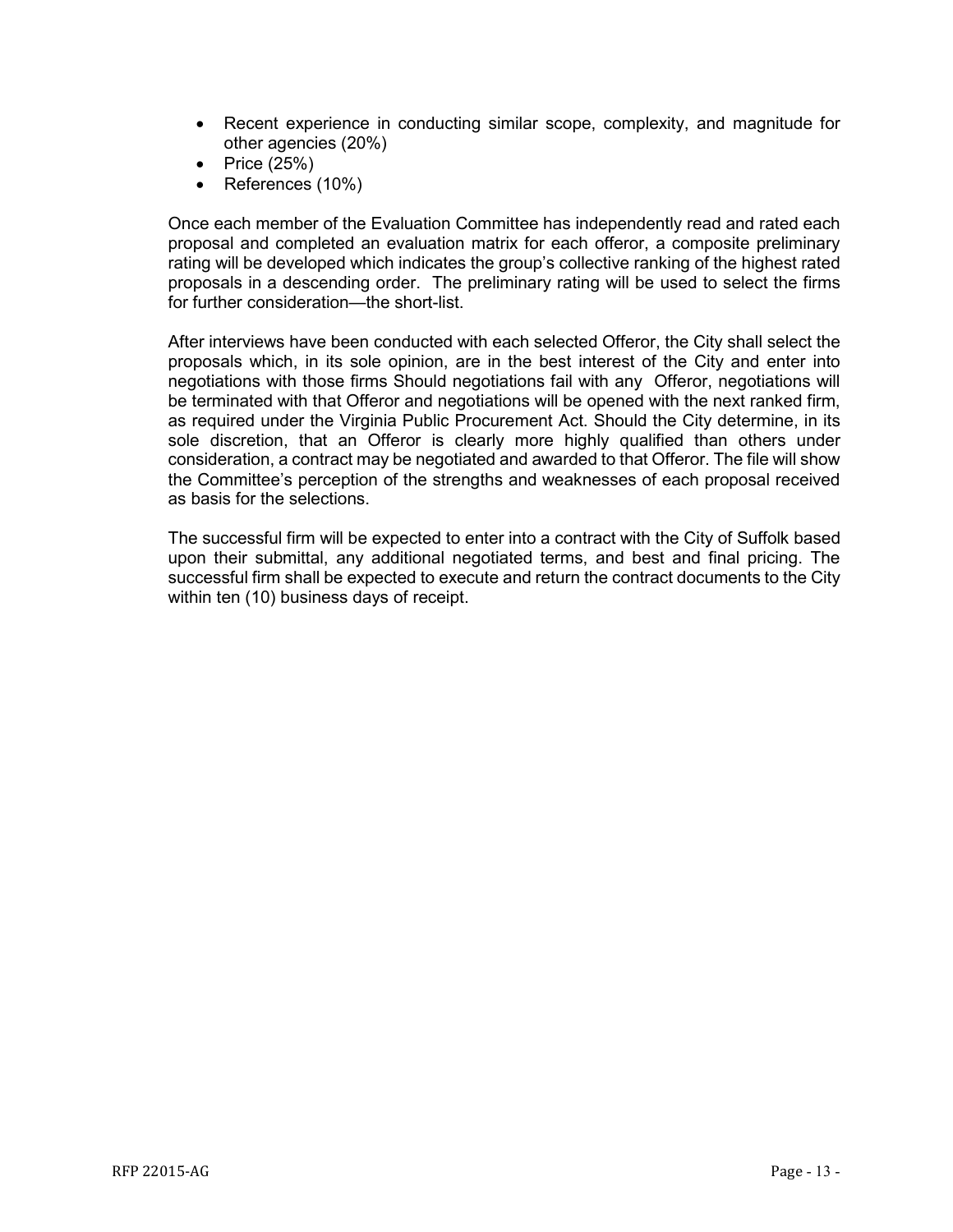## <span id="page-13-0"></span>**8.0 ADDITIONAL INSTRUCTIONS**

(Revised 10/17/19)

- 1. **Use of Form**: All proposals should be submitted in electronic (.pdf) format in accordance with this form. The offeror may attach/scan other information as required to the electronic document that will be made a part of the proposal. Electronic submittals on CD, DVD, flash drives, or other electronic media will be accepted if delivered prior to the closing time. The preferred method is by an attachment to an email addressed to: [proposals@suffolkva.us.](mailto:proposals@suffolkva.us) ZIP files cannot be accepted.
- 2. **Submittals**: Except as noted above, all proposals shall be sent as an attachment to email to: [proposals@suffolkva.us.](mailto:proposals@suffolkva.us) The subject line must show the proposal number and title.
- 3. **Late Proposals**: Proposals, if received by the City's Purchasing Division ("Purchasing") after the date and time specified, will not be considered. It will be the responsibility of the offeror to see that their proposal is received by Purchasing as specified. There will be no exceptions. Electronic proposals show the date and time sent. This must be prior to the closing date published on the front cover.
- 4. **City Hall Closure**: Should the City's electronic networks connectivity prevent receipt of proposals at the time of the scheduled proposal closing, the proposals will be accepted and opened on the next business day of the City, at the original scheduled hour, or as soon as connectivity is restored during normal business hours.
- 5. **Competition Intended**: It is the City's intent that this RFP permits competition. It shall be the offeror's responsibility to advise the Contract Officer in writing if any language requirement, specification, terms, conditions, or any combination thereof, inadvertently restricts or limits the requirements stated in this RFP to a single source. Such notification must be received by the Contract Officer prior to the date set for proposals to close.
- 6. **Contract Quantities**: The quantities specified in the RFP are estimates only unless otherwise clearly noted, and are given for the information of Offeror and for the purpose of proposal evaluation. They do not indicate the actual quantity that will be required, since such volume will depend upon requirements that may develop during the contract period. Quantities shown shall not be construed to represent any amount which the City shall be obligated to purchase under the contract, or relieve the offeror of his obligation to fill all orders placed by the City, except as clearly noted.
- 7. **Delivery**: The time of delivery of services must be stated in definite terms. If time of delivery for different goods and/or services varies, the offeror shall so state.
- 8. **Offeror's Qualifications**: Only proposals from established offerors for work similar in scope to work herein shall be considered; the City reserves the right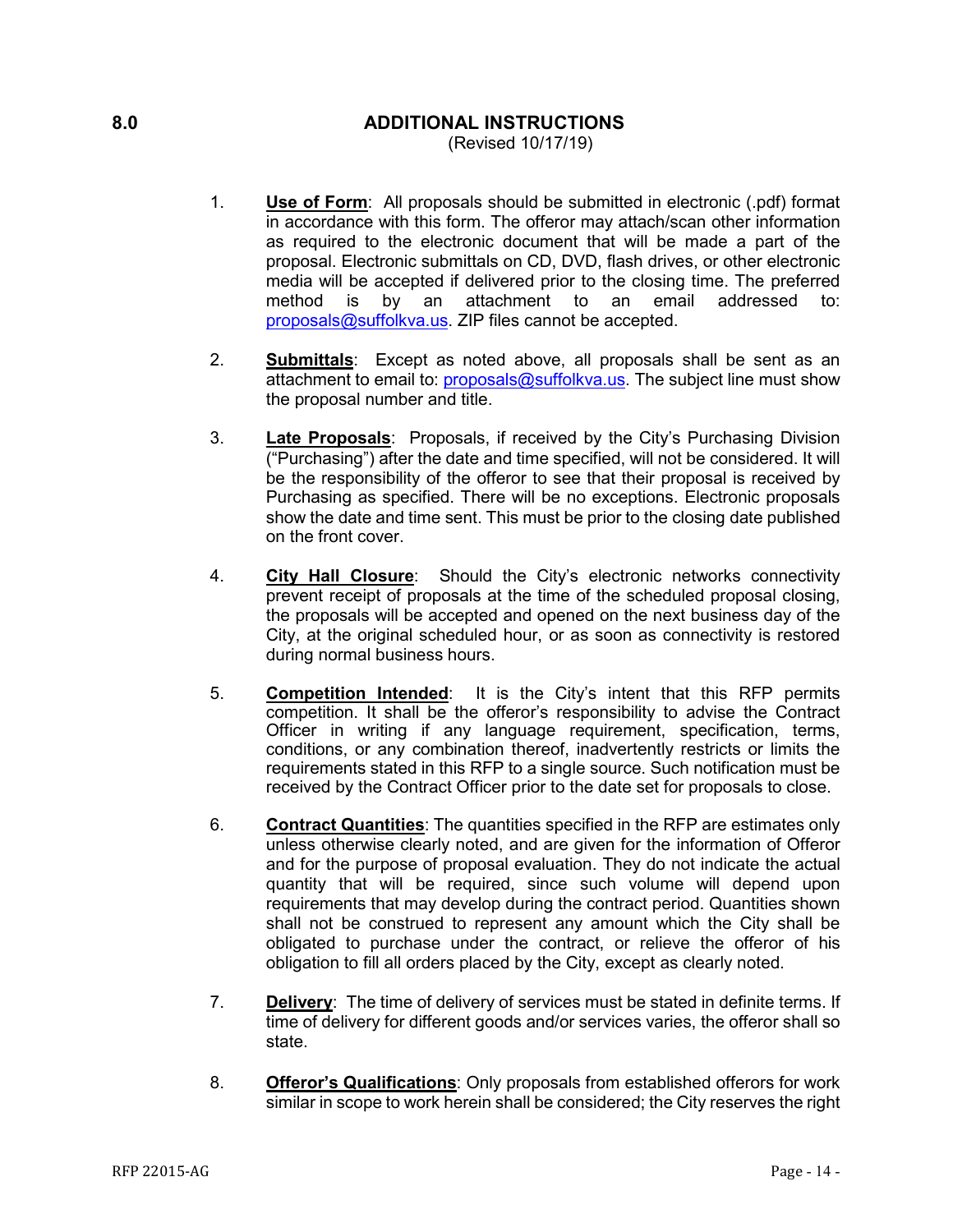to request specific reference information prior to award. Offeror shall demonstrate that they have adequate and appropriate manpower, tools and equipment to respond and perform in accordance with the provisions herein.

The City may, at its option, disqualify an offeror and reject its proposal for cause. Reasons deemed to be sufficient for this action shall include, but not be limited to, the following:

- **Evidence of collusion among offerors.**
- **Receipt of more than one proposal on any project from an individual, or** from a corporation. This restriction does not apply to sub-consultants
- Default on any previous contract.
- For unreasonable failure to complete a previous contract within the specified time or for being in arrears on an existing contract without reasonable cause for being in arrears.
- Inability to perform as revealed by an investigation of the offeror's financial statement, experience and/or plant and equipment.
- Offeror does not meet project-specific requirements, as identified in the solicitation.
- 9. **Pricing to be F.O.B. Destination – Freight Allowed**: Pricing shall be F.O.B. destination-freight included for all competitive proposals. F.O.B. Destination-Freight Included shall include all shipping costs to the City location(s) at the unit cost. No additional shipping charges shall be allowed.
- 10. **Samples**: Samples, when requested, must be furnished free of expense, and upon request, if not destroyed, will be returned at the offeror's risk and expense.
- 11. **Silence of Specifications**: The apparent silence of these specifications and any supplemental specifications as to any detail or the omission from the specifications of a detailed description concerning any point shall be regarded as meaning that only the best commercial practices are to prevail and correct type, size and design are to be used. All interpretations of these specifications shall be made on the basis of this statement.
- 12. **Capacity of Offeror:** All proposals must be signed by a responsible officer or employee having the authority to bind the firm in contract. The offeror agrees that its contract performance shall be in strict conformance with the contract documents.
- 13. **Rights to Damages**: By signing its proposal, the offeror assigns to the City any and all rights that it may have under the antitrust laws of the United States and the Commonwealth of Virginia in any way arising from or pertaining to this proposal. This provision is remedial in nature and is to be liberally construed by any court in favor of the City.
- 14. **Anti-collusion**: The offeror certifies by signing its proposal that the proposal is made without prior understanding, agreement, or accord with any other person or firm submitting a proposal for the same goods and/or services and this proposal is in all respects bona fide, fair, and not the result of any act of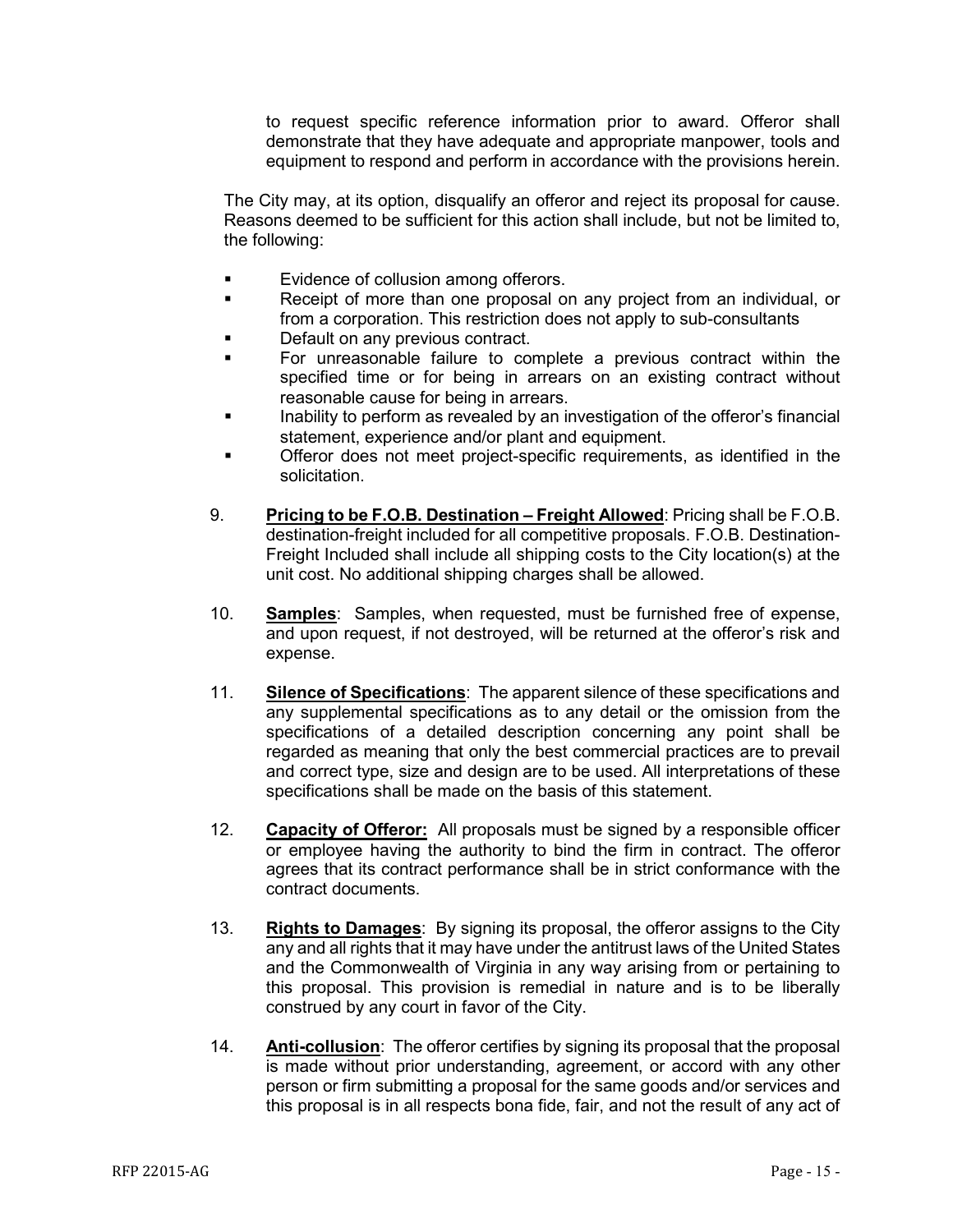fraud or collusion with another person or firm engaged in the same line of business or commerce. Any false statement hereunder may constitute a felony and can result in a fine and imprisonment, as well as civil damages. Should sub-consultants have interest in multiple submittals, this clause does not apply except when an act of collusion or fraud has occurred.

15. **Contact Prohibition**: Direct contact with City departments other than Purchasing, on the subject of this proposal is expressly forbidden except with the foreknowledge and permission of the Contract Officer. Violation may result in a determination that your firm is ineligible for an award.

All questions shall be in writing to the Contract Officer shown on the title page of the proposal. The respondents to this RFP shall not contact, either directly or indirectly, any other employee or agent of the City regarding this RFP. This prohibition shall also extend to the Suffolk City Council and locally elected officials. Any such unauthorized contact may disqualify the offeror from this procurement.

- 16. **Debarment Status**: By submitting a proposal, offerors certify that they are not currently debarred by the Commonwealth of Virginia from submitting proposals or proposals on contracts for the type of goods and/or services covered by this solicitation, nor are they an agent of any person or entity that is currently so debarred.
- 17. **Ethics in Procurement**: Offeror must provide written disclosure with their proposal if one of its officers, directors, trustees, partners, employees, or lenders is an employee or officer of the City of Suffolk or an immediate family member of the employee or officer (as defined by Section 2.2-4368 of the Virginia Procurement Act) who is involved personally or substantially participates in procurement transactions or owns or controls an interest of more than three percent (3%) of the company or receives more than \$5,000 annually from the Offeror.
- 18. **Addenda**: If issued, addenda to this solicitation will be posted on the Purchasing website [http://apps.suffolkva.us/bids/bid\\_search\\_all.jsp](http://apps.suffolkva.us/bids/bid_search_all.jsp) It is the offeror's responsibility to check the website or contact the Purchasing Division prior to the submittal deadline to ensure that the Offeror has a complete, up-to-date package. Acknowledgement of all issued Addenda shall be indicated in the proposal.
- 19. **Withdrawal of Proposals**: Proposals may be withdrawn (cancelled) any time prior to the closing time and date. Withdrawal of proposals may be accomplished by submitting such request in writing on the issuing company's letterhead either by email, in person, or by certified mail.
- 20. **Award**: Award will be made to the offeror considered by the City's sole determination after following the procedure outlined herein. The process used for this solicitation shall be Competitive Negotiation for as outlined in the Virginia Public Procurement Act.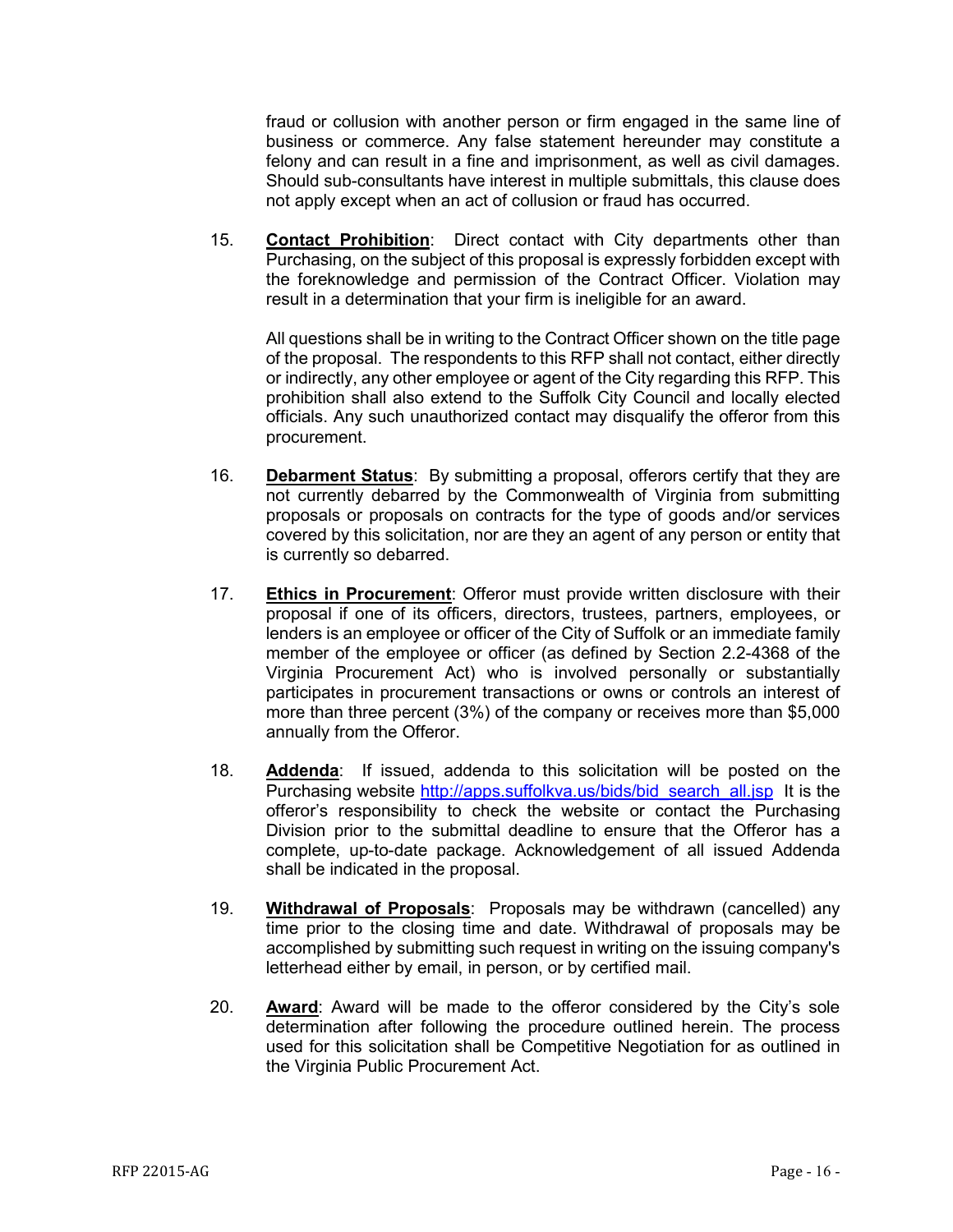- 21. **Announcements**: Upon the award or the announcement of the decision to award a contract, the City will publicly post such notice on the electronic bulletin board located outside of the Purchasing Division and on the Purchasing web site: [www.suffolkva.us/bids/.](http://www.suffolkva.us/bids/)
- 22. **Offer/Acceptance**: Each proposal is received with the understanding that the acceptance in writing by the City of the offer to furnish any or all of the goods and/or services described therein, shall constitute a contract between the Offeror and the City, which shall bind the offeror to furnish and deliver the goods and/or services quoted at the prices stated and in accordance with the conditions of the accepted proposal; and the City on its part to order from such offeror, except for causes beyond reasonable control; and pay for, at the agreed prices, all goods and/or services specified and delivered.
- 23. **City's Rights**: The City reserves the right to reject any and all proposals, and to waive any informality if it is determined to be in the best interest of the City.
- 24. **Appeals Procedure**: Upon offeror's request, administrative appeals information will be provided that shall be used for hearing protests of a decision to award, or an award, appeals from refusal to allow withdrawal of proposals, appeals from disqualification, appeals for debarment or suspension, or determination of non-responsibility and appeals from decisions or disputes arising during the performance of a contract. To be timely all appeals shall be made within the time periods set forth by the Virginia Public Procurement Act, §2.2-4357, *et seq*. Contact the Contract Officer at once for assistance.
- 25. **Additional Conditions**: The Contract Terms and Conditions and all Instructions in this solicitation are intended to apply to the resulting contract and shall supersede any conflicting terms in the Offeror's proposal. Any additional conditions an offeror intends be considered must be submitted with the proposal and noted as an exception. Such exceptions may result in a finding that the submittal is 'non-responsive' to the proposal, negating possibility of an award to that offeror. Contractual documents submitted by the successful firm after an award will not be accepted.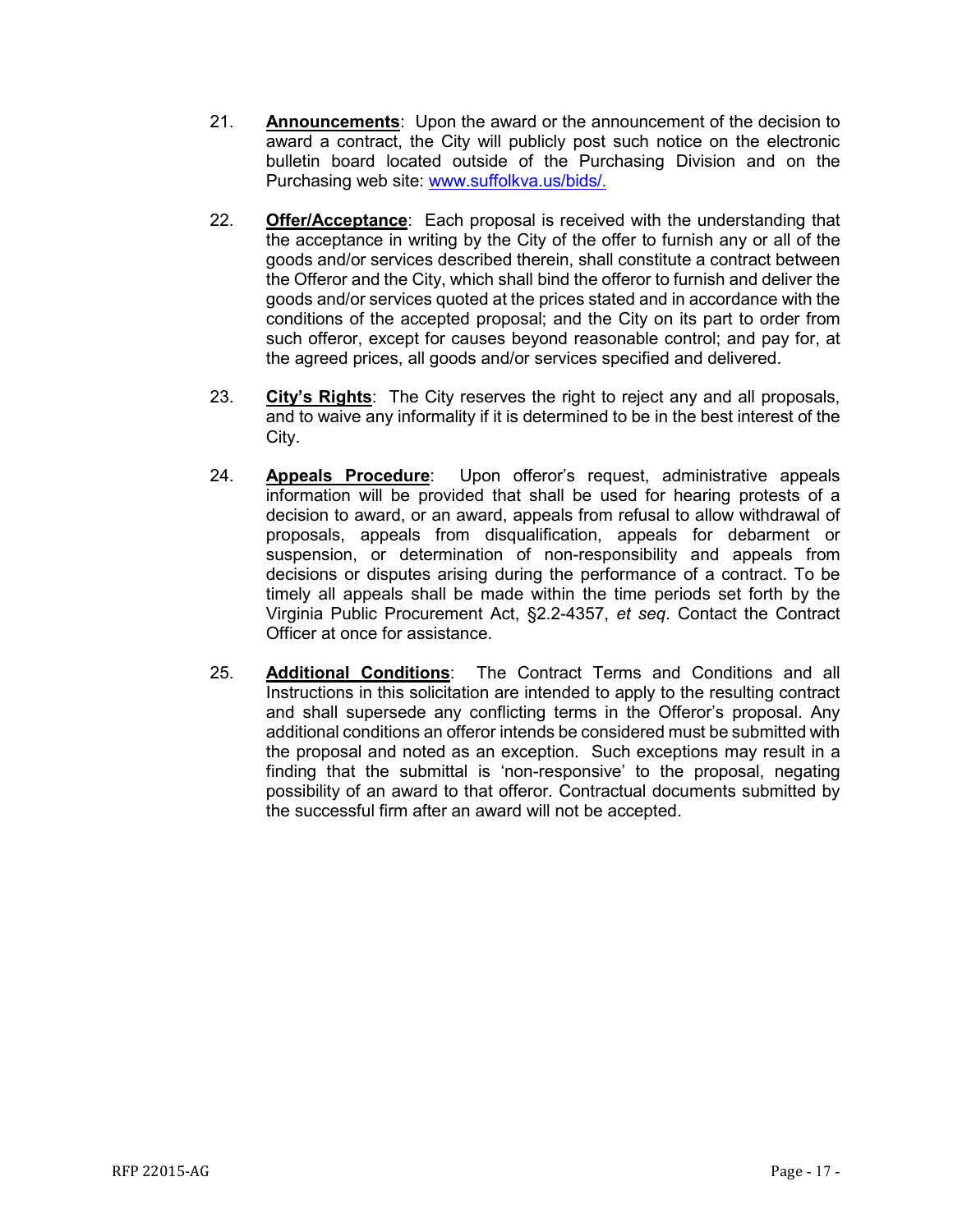## <span id="page-17-0"></span>**9.0 CONTRACT TERMS AND CONDITIONS**

- 1. **Conflict**: In the event of a conflict between the contract documents, including these Contract Terms and Conditions, the final executed contract documents shall control.
- 2. **Alien employment**: Contractor certifies that he does not and shall not during the performance of the contract for goods and services in the Commonwealth, knowingly employ unauthorized aliens as defined in the federal Immigration Reform and Control Act of 1986, as amended.
- 3. **Anti-Discrimination**: The Consultant certifies to the City that they will conform to the provisions of the Federal Civil Rights Act of 1964, as amended, as well as the Virginia Fair Employment Contracting Act of 1975, as amended, where applicable, the Virginians with Disabilities Act, the Americans with Disabilities Act and §2.2- 4311 of the Virginia Public Procurement Act (VPPA). If the award is made to a faith-based organization, the organization shall not discriminate against any recipient of goods, services, or disbursements made pursuant to the contract on the basis of the recipient's religion, religious belief, refusal to participate in a religious practice, or on the basis of race, age, color, gender, sexual orientation, gender identity, or national origin and shall be subject to the same rules as other organizations that contract with public bodies to account for the use of the funds provided; however, if the faith-based organization segregates public funds into separate accounts, only the accounts and programs funded with public funds shall be subject to audit by the public body. (Code of Virginia 2.2.4343.1E).

The following provisions apply to all contracts over \$10,000:

- 1. During the performance of this contract, the Consultant agrees as follows:
	- a. The Consultant will not discriminate against any employee or applicant for employment because of race, religion, color, sex, national origin, age, disability, service disabled veterans or any other basis prohibited by state law relating to discrimination in employment, except where there is a bona fide occupational qualification reasonably necessary to the normal operation of the Consultant. The Consultant agrees to post in conspicuous places, available to employees and applicants for employment, notices setting forth the provisions of this nondiscrimination clause.
	- b. The Consultant, in all solicitations or advertisements for employees placed by or on behalf of the Consultant, will state that such Consultant is an equal opportunity employer.
	- c. Notices, advertisements and solicitations placed in accordance with federal law, rule or regulation shall be deemed sufficient for the purpose of meeting these requirements.
	- 2. The Consultant will include the provisions of the foregoing paragraphs a, b, and c above in every subcontract or purchase order over \$10,000, so that the provisions will be binding upon each subcontractor or vendor.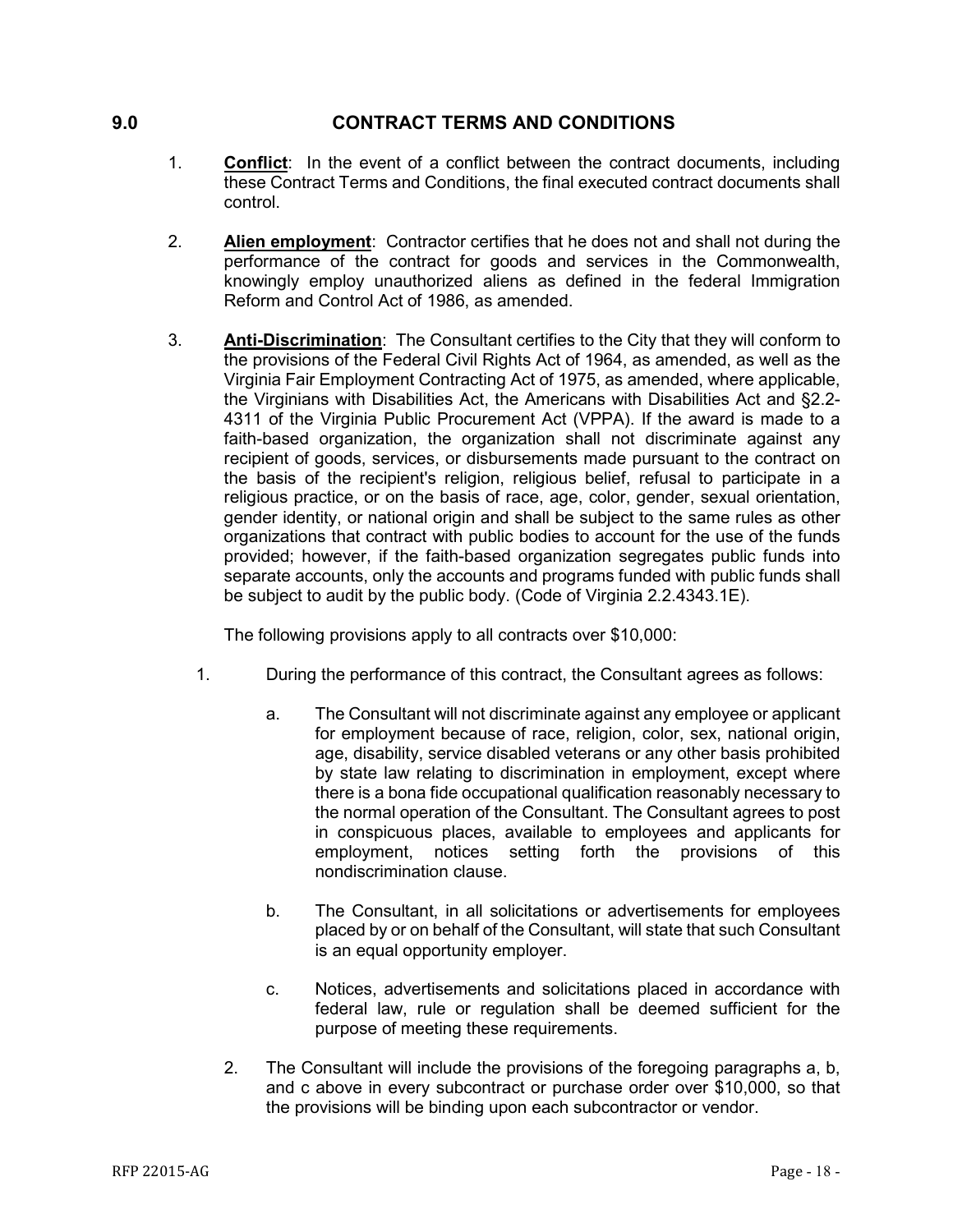- 4. **Assignment of Contract:** A contract shall not be assignable by the Consultant in whole or in part without the written consent of the City.
- 5. **Availability of Funds**: A contract shall be deemed in force only to the extent of appropriations available to each department for the purchase of such goods and/or services. The City's extended obligations on those contracts that envision extended funding through successive fiscal periods shall be contingent upon actual appropriations for the following years.
- 6. **Changes and Additions**: It shall be the responsibility of the Consultant to notify the City, in writing, of any necessary modifications or additions in the Scope of the contract. Compensation for changes or additions in the Scope of the contract will be negotiated and approved by the City, in writing.

It is understood and agreed to by both the City and the Consultant that such modifications or additions to the contract shall be made only by the full execution of the City's standard Contract change order form. Furthermore, it is understood and agreed by both parties that any work done by the Consultant on such modification or addition to the contract prior to the City's execution of its standard Contract change order form shall be at the total risk of the Consultant and said work may not be compensated by the City.

- 7. **Conflicts of Interests**: The Consultant shall not accept or receive commissions or other payments from third parties for soliciting, negotiating, procuring, or effecting insurance on behalf of the City. The City may not procure supplies, equipment, materials or other goods from a Consultant on the same project.
- 8. **Consultant's Failure to Perform**: Failure of the Consultant to perform the contract by reason of the City's non-acceptance of additional conditions submitted after the award shall result in termination of the contract by the City, and may result in debarment of the Consultant for a period of up to three (3) years. Termination and /or debarment of the Consultant shall not constitute a waiver by the City of any other rights or remedies available to the City by law or contract.
- 9. **Contractual Disputes**: The Consultant shall give written notice to the Purchasing Agent of his intent to file a claim for money or other relief at the time of the occurrence or the beginning of the work upon which the claim is to be based.

The written claim shall be submitted to the Purchasing Agent no later than sixty (60) days after final payment. If the claim is not disposed of by agreement, the Purchasing Agent shall reduce his decision to writing and mail or otherwise forward a copy thereof to the Consultant within thirty (30) days of receipt of the claim.

The Purchasing Agent's decision shall be final unless the Consultant appeals within thirty (30) days by submitting a written letter of appeal to the City Manager, or his designee. The City Manager shall render a decision within sixty (60) days of receipt of the appeal.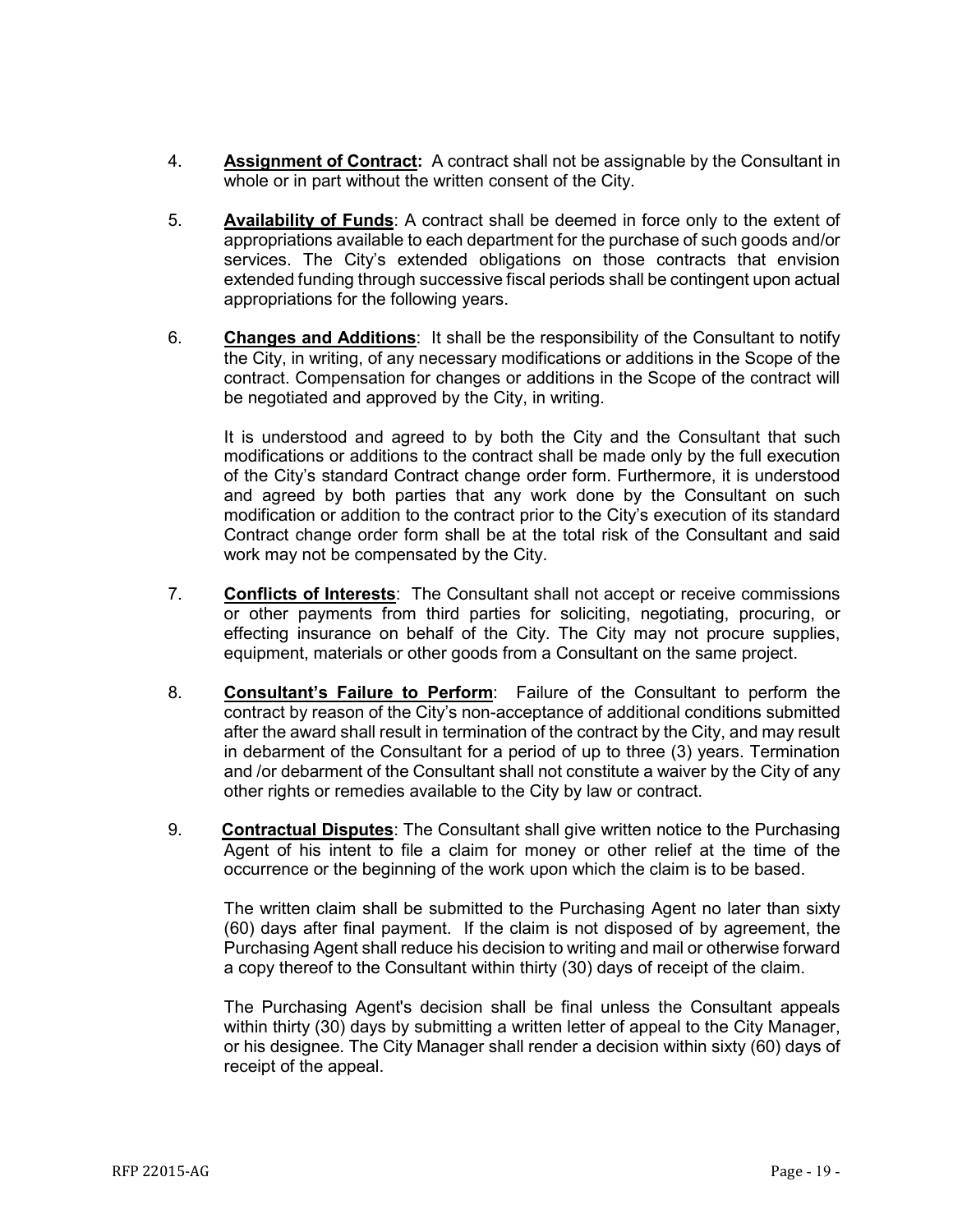- 10. **Copyright Protection**: Consultant agrees to defend and save the City, its agents, officials, and employees, harmless from liability of any nature or kind, for use of any copyright, composition, secret process, patented or unpatented invention, articles or appliances furnished or used in the performance of the contract, or which Consultant is not the patentee, assignee, or licensee, to the same extent as provided in the above paragraph.
- 11. **Default**: In event of default by Consultant, the City reserves the right to procure the goods and/or services from other sources, and hold Consultant liable for any excess cost occasioned thereby. Such actions taken by the City shall not release the Consultant from additional remedies that may be allowed by law.
- 12. **Drug-Free Workplace**: During the performance of this contract, the Consultant agrees to (1) provide a drug-free workplace for the Consultant's employees; (2) post in conspicuous place, available to employees and applicants for employment, a statement notifying employees that the unlawful manufacture, sale, distribution, dispensation, possession, or use of a controlled substance or marijuana is prohibited in the Consultant's workplace and specifying the actions that will be taken against employees for violations of such prohibition; (3) state in all solicitation or advertisement for employees placed by or on behalf of the Consultant that the Consultant maintains a drug-free workplace; and (4) include the provisions of the foregoing clauses in every subcontract or purchase order of over \$10,000, so that the provisions will be binding upon each sub-consultant or vendor.

For the purposes of this section, "drug-free workplace" means a site for the performance of work done in connection with a specific contract awarded to a Consultant, the employees of whom are prohibited from engaging in the unlawful manufacture, sale, distribution, dispensation, possession or use of any controlled substance or marijuana during the performance of the contract.

- 13. **Entire Agreement**: This contract and any additional or supplementary documents incorporated herein by reference contain all the terms and conditions agreed upon by the parties hereto, and no other agreements, oral or otherwise, regarding the subject matter of this contract or any part thereof shall have any validity or bind any of the parties hereto. The contract shall not be modified, altered, changed or amended unless in writing and signed by the parties hereto.
- 14. **Exemption from Taxes**: The City is exempt from state sales tax and federal excise tax. A tax exemption certificate indicating the City's tax exempt status will be furnished by the City upon request.
- 15. **Faith-based Organizations**: The City of Suffolk does not discriminate against faith-based organizations.
- 16. **Governing Law**: This contract shall be made, entered into, and shall be performed in the City of Suffolk, Virginia, and shall be governed by the applicable laws of the Commonwealth of Virginia without regard to its conflict of law rules. In the event of litigation concerning this the contract, the parties agree to the exclusive jurisdiction and venue of the Circuit Court of the City of Suffolk, Virginia; however, in the event that the federal court has jurisdiction over the matter, then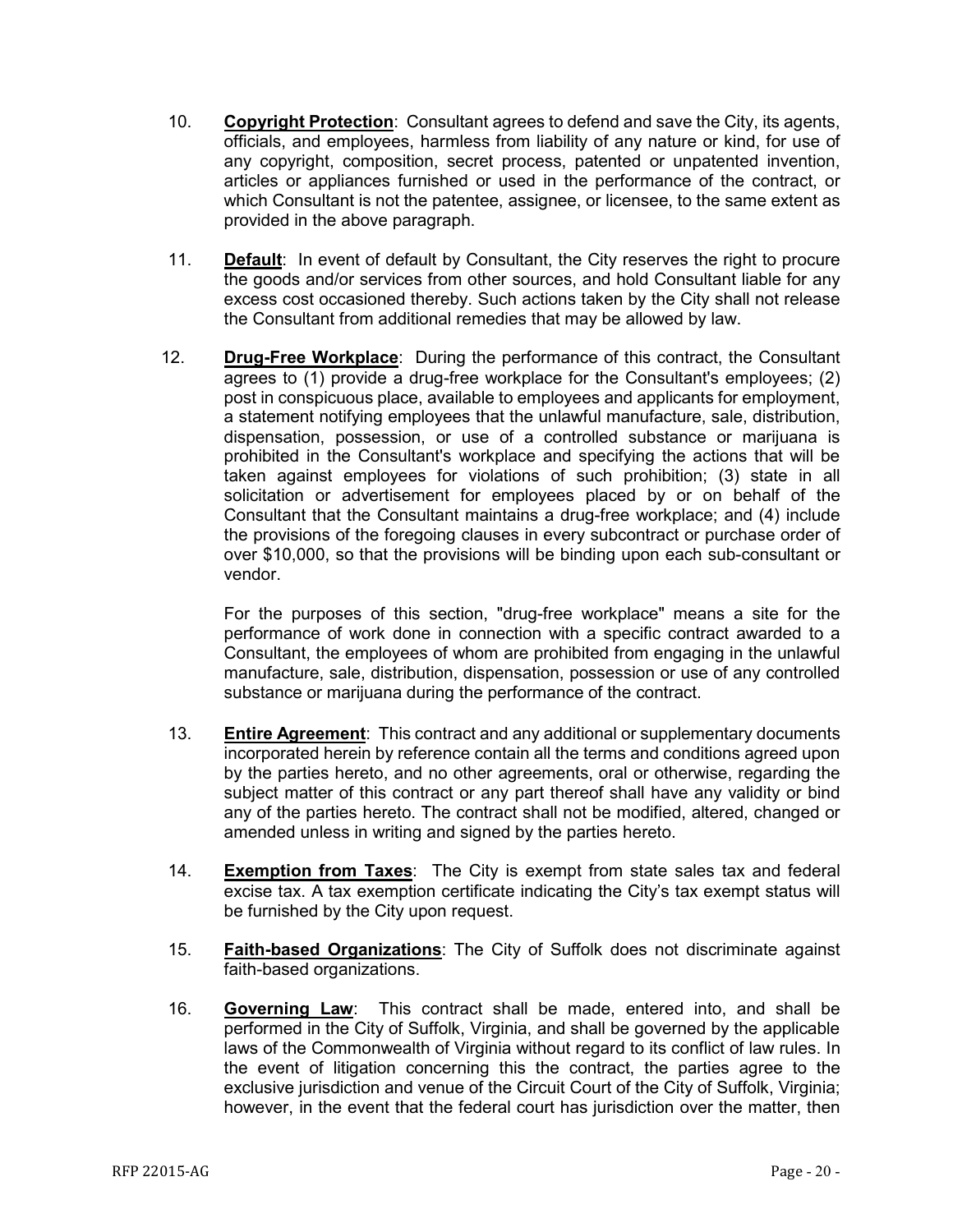the parties agree to the exclusive jurisdiction and venue of the U.S. District Court for the Eastern District of Virginia, Norfolk Division.

The Consultant shall not cause a delay in services because of pending litigation or during litigation proceedings, except with the express, written consent of the City or written instruction/order from the Court.

- 17. **Indemnification**: Consultant shall defend and indemnify the City, and the City's employees, agents, and volunteers, from and against any and all damage claim, liability, cost, or expense (including, without limitation, attorney's fees and court costs) of every kind and nature (including, without limitation, those arising from any injury or damage to any person, property or business) incurred by or claimed against Consultant, its employees, agents, and volunteers, or incurred by or claimed against the City, the City's employees, agents, and volunteers, arising out of, or in connection with, the performance of all services hereunder by Consultant. This indemnification includes, but is not limited to, any financial or other loss, including, but not limited to, any adverse regulatory, agency or administrative sanction or civil penalties, incurred by the City due to the negligent, fraudulent or criminal acts of Consultant or any of the Consultant's officers, shareholders, employees, agents, consultants, sub-consultants, or any other person or entity acting on behalf of Consultant. Unless otherwise provided by law, the Consultant indemnification obligations hereunder shall not be limited in any way by the amount or type of damages, compensation, or benefits payable by or for Consultant under workers' compensation acts, disability benefit acts, other employee benefit acts, or benefits payable under any insurance policy. This paragraph shall survive the termination of the contract including any renewal or extension thereof.
- 18. **Independent Contractor**: The Consultant and any employees, agents, or other persons or entities acting on behalf of the Consultant shall act in an independent capacity and not as officers, employees, or agents of the City.
- 19. **Insurance**: Consultant shall procure, maintain, and provide proof of insurance coverage for injuries to persons and property damage as may arise from or in conjunction with the work performed on behalf of the City by the Consultant, his agents, representatives, employees or subcontractors. Proof of coverage as contained herein shall consist of all policies, endorsements, declaration pages, and certificates of insurance and shall be submitted fifteen (15) days prior to the commencement of work, and such coverage shall be maintained by the Consultant for the duration of the contract period; for occurrence policies. Claims made policies must extend reporting period for two (2) years after expiration date.
	- a. General Liability

Coverage shall be as broad as: Comprehensive General Liability endorsed to include Broad Form, Commercial General Liability Form including Products/Completed Operations.

Minimum Limits

\$2,000,000 General Aggregate Limit \$2,000,000 Products & Completed Operations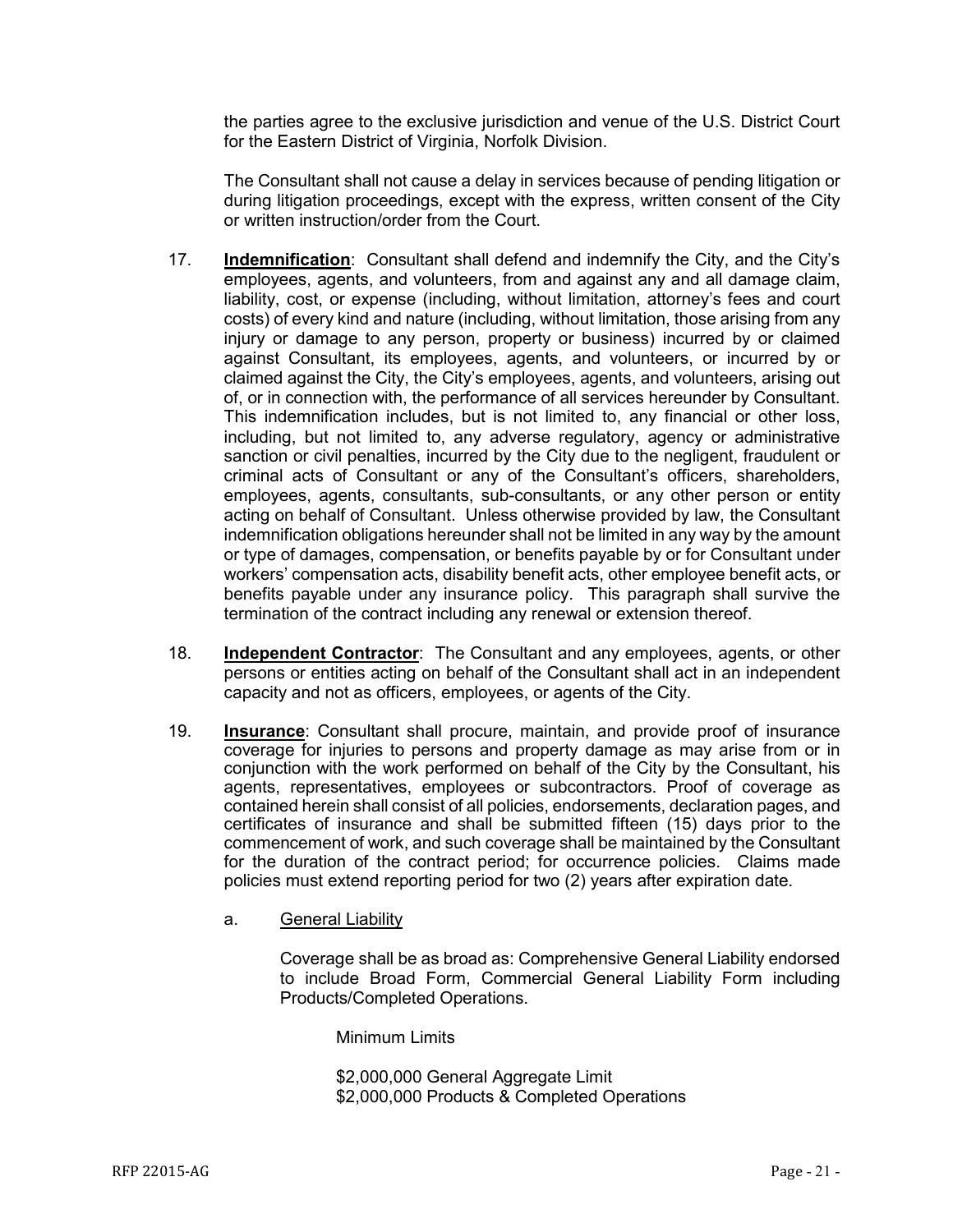\$1,000,000 Personal and Advertising Injury \$1,000,000 Each Occurrence Limit \$50,000 Fire Damage Limit \$5,000 Medical Expense Limit

b. Automobile Liability

Coverage sufficient to cover all vehicles owned, used, or hired by the Consultant, his agents, representatives, employees or subcontractors.

Minimum Limits

\$1,000,000 Combined Single Limit \$5,000 Medical Expense Limit

c. Workers' Compensation

Limits as required by the Workers' Compensation Act of Virginia. Employers Liability, \$100,000/\$500,000/\$100,000

d. Umbrella/Excess Liability

\$2,000,000 umbrella/excess liability coverage

- e. Coverage Provisions
	- 1. All deductibles or self-insured retention shall appear on the certificate(s).
	- 2. The City of Suffolk, its officers, officials, employees, agents and volunteers shall be added as "additional insured" as their interests may appear. This provision does not apply to Professional Liability or Workers' Compensation/Employers' Liability.
	- 3. The Consultant's insurance shall be primary over any applicable insurance or self-insurance maintained by the City.
	- 4. Shall provide 30 days' written notice to the City before any cancellation, suspension, or void of coverage in whole or part, where such provision is reasonable.
	- 5. All coverage for subcontractors of the Consultant shall be subject to all of the requirements stated herein.
	- 6. Failure to comply with any reporting provisions of the policy(s) shall not affect coverage provided the City, its officers/officials, agents, employees and volunteers.
	- 7. The insurer shall agree to waive all rights of subrogation against the City, its' officers/officials, agents, employees or volunteers for any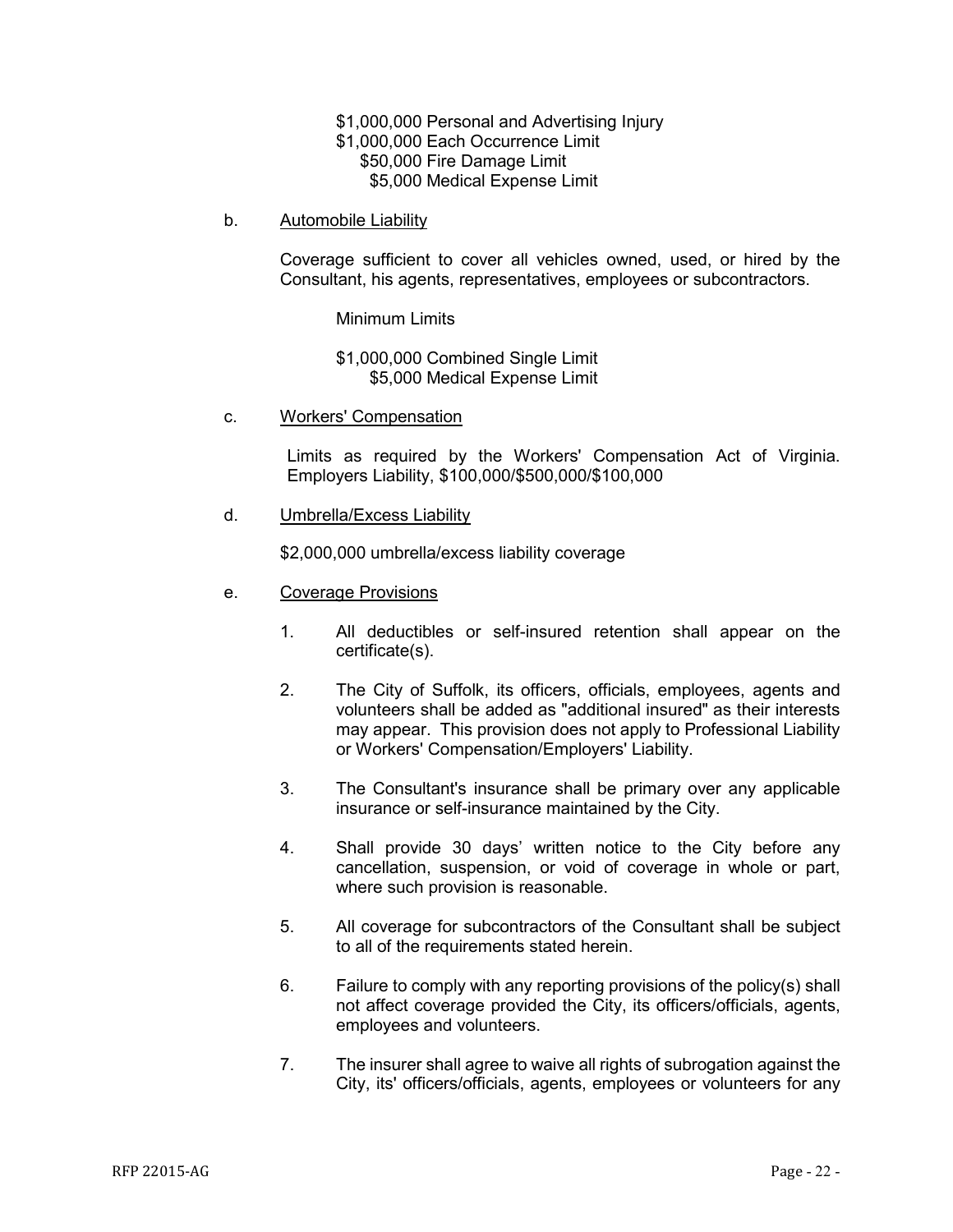act, omission or condition of premises which the parties may be held liable by reason of negligence.

- 8. The Consultant shall furnish the City certificates of insurance including endorsements affecting coverage. The certificates are to be signed by a person authorized by the insurance company(s) to bind coverage on its behalf, if executed by a broker, notarized copy of authorization to bind, or certify coverage must be attached.
- 9. All insurance shall be placed with insurers maintaining an A.M. Best rating of no less than an A:VII. If A.M. Best rating is less than A:VII, approval must be received from City's Risk Officer.

All coverage designated herein shall be as broad as the Insurance Services Office (ISO) forms filed for use with the Commonwealth of Virginia.

20. **Invoicing/Payment and Interest:** Prior to payment the Consultant shall provide their federal employer identification number. Payment to the Consultant shall be made not more than forty-five (45) days after goods or services are received; or not more the forty-five (45) days after the invoice is rendered, whichever is later.

Unless otherwise provided under the terms of this contract, interest for late payment shall not exceed one percent (1%) per month.

The Consultant shall submit invoices on a frequency to be determined, as agreed upon by the City, for each payment requested. Such statement shall also include a detailed breakdown of all charges.

All such invoices will be paid promptly unless any items thereon are questioned, in which event payment will be withheld pending verification of the amount claimed and the validity of the claim. The Consultant shall provide complete cooperation during any such investigation.

- 21. **Laws, Regulations**: Consultant shall keep fully informed of all federal, state, and local laws, ordinances and regulations that in any manner affect the conduct of the work. Consultant shall at all times observe and comply with all such laws, ordinances and regulations.
- 22. **License Requirement**: All firms doing business in the City are required to be licensed in accordance with the City of Suffolk business license ordinance. Wholesale and retail merchants without a business location in the City of Suffolk are exempt from this requirement. Any questions concerning business licenses should be directed to the Commissioner of the Revenue's Office, telephone (757) 514-4260 or [comrev@suffolkva.us.](mailto:comrev@suffolkva.us)
- 23. **Ownership of Documents**: Any data generated, reports, specifications, blueprints, negatives or other documents prepared by the Consultant in the performance of its obligations under the resulting contract shall be the exclusive property of City of Suffolk, and all such materials shall be returned to the owner upon completion, termination, or cancellation of this contract. The Consultant shall not use, willingly allow, or cause such materials to be used for any purpose other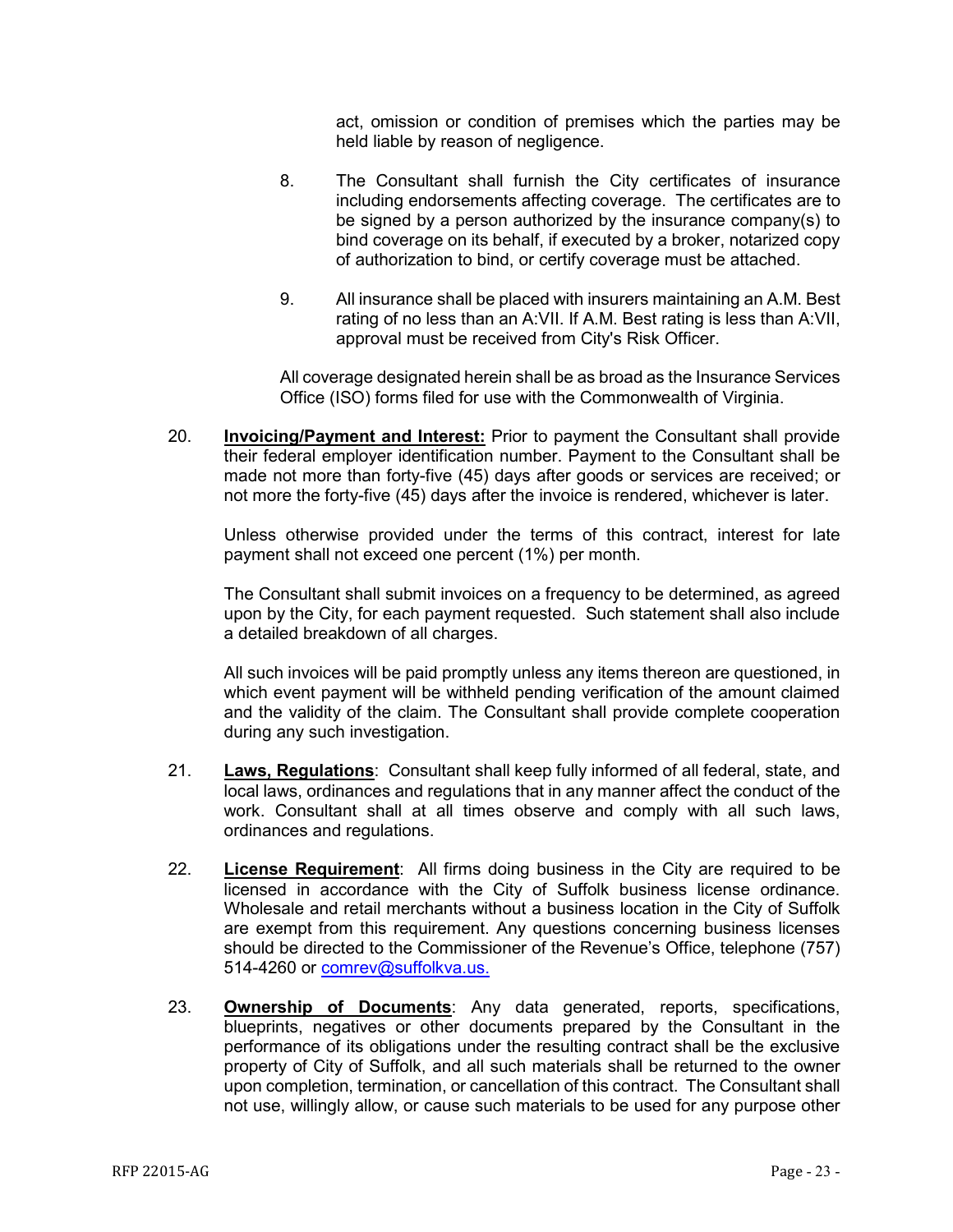than performance of all Consultant's obligations under the resulting contract without the prior written consent of City of Suffolk. Documents and materials developed by the Consultant under the resulting contract shall be the property of City or Suffolk; however, the Consultant may retain file copies, which cannot be used without prior written consent of the Owner. City of Suffolk agrees that the Consultant shall not be liable for any damage, loss, or injury resulting from the future use of the provided documents for other than the project specified, when the Consultant is not the firm of record.

- 24. **Payments to Subcontractors:** Within seven (7) days after receipt of amounts paid by the City for work performed by a subcontractor under this contract, the Consultant shall either:
	- a. Pay the Subcontractor for the proportionate share of the total payment received from the City attributable to the work performed by the Subcontractor under this contract; or
	- b. Notify the City and Subcontractor, in writing, of his intention to withhold all or a part of the Subcontractor's payment and the reason for non- payment.

The Consultant shall pay interest to the Subcontractor on all amounts owed that remain unpaid beyond the seven-day period except for amounts withheld as allowed in item b. above.

Unless otherwise provided under the terms of this contract, interest shall accrue at the rate of one percent per month.

The Consultant shall include in each of its subcontracts a provision requiring each Subcontractor to include or otherwise be subject to the same payment and interest requirements as set forth above with respect to each lower-tier subcontractor.

The Consultant's obligation to pay an interest charge to a subcontractor pursuant to this provision may not be construed to be an obligation of the City.

25. **Records and Inspection**: The Consultant shall maintain full and accurate records with respect to all matters covered under this contract, including, without limitation, accounting records, written policies, procedures, time records, telephone records, and any other supporting evidence used to memorialize, reflect, and substantiate charges or fees related to this contract. The Consultant's records shall be open to inspection and subject to audit and/or reproduction, during normal working hours, by the City and its employees, agents or authorized representatives after giving at least three (3) days' notice to the Consultant by the City. The City shall have access to such records from the effective date of this contract, for the duration of the contract, and for five (5) years after the date of final payment by the City to the Consultant pursuant to this contract or any renewal or extension of this contract. The City's employees, agents or authorized representatives shall have access to the Consultant's facilities, shall have access to all necessary records and shall be provided adequate and appropriate work space, in order to conduct audits. All records and information generated under the contract shall be property of the City, whether retained by the City or the Consultant. The Consultant shall not make any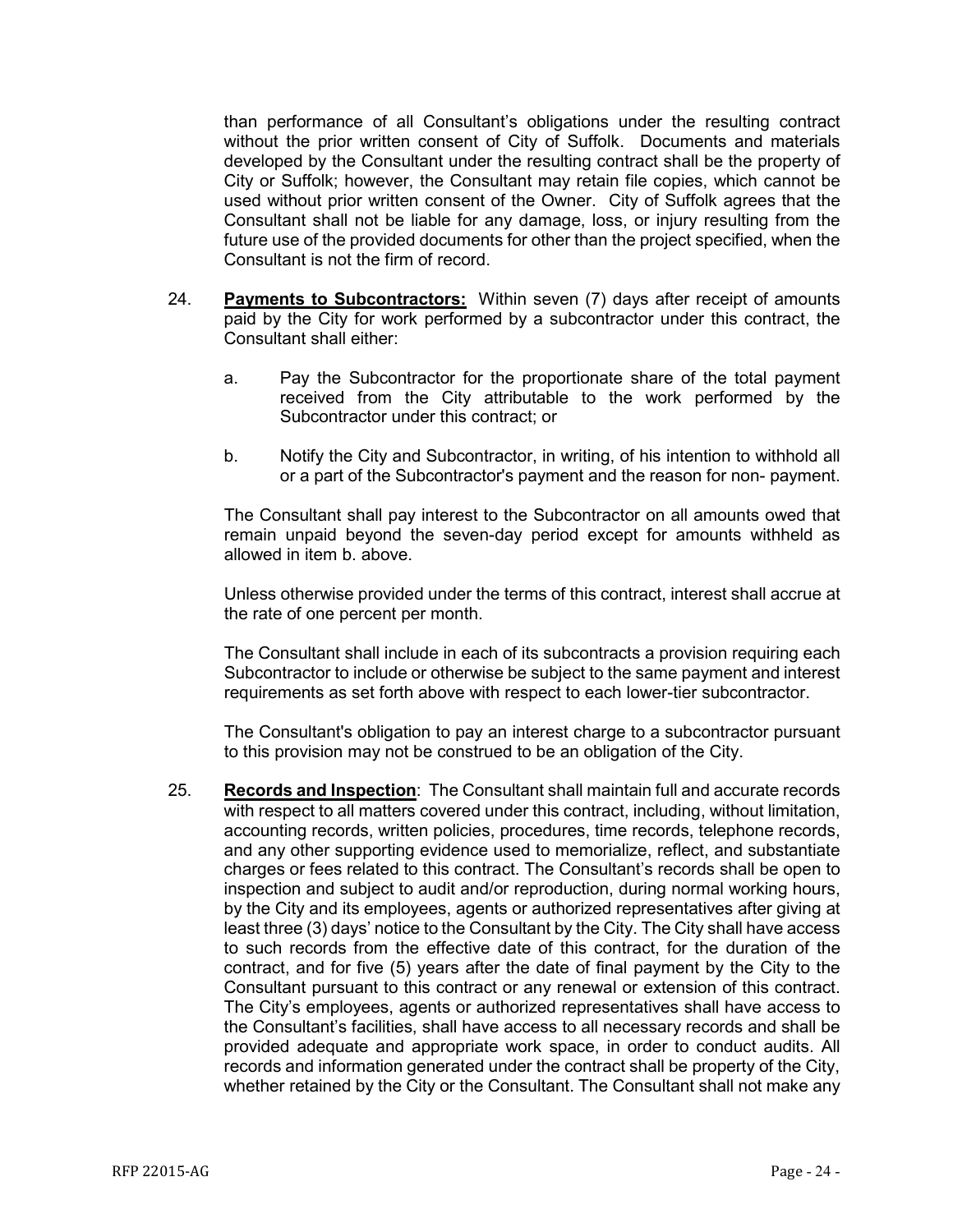other use of this information, expect to provide service to the City under the contract, unless specifically authorized by the City in writing.

- 26. **Responsibility of Consultant**: The Consultant shall, without additional costs or fee to the City, correct or revise any errors or deficiencies in his performance. Neither the City's review, approval or acceptance of, nor payment for any of the services required under this Contract shall be deemed a waiver of rights by the City, and the Consultant shall remain liable to the City for all costs which are incurred by the City as a result of the Consultant's negligent performance of any of the services furnished under the contract.
- 27. **Rights and Remedies Not Waived**: In no event shall the making by the City of any payment to the Consultant, or the waiver by the City of any provision under this contract including any obligation of the Consultant, constitute or be construed as a waiver by the City of any other provision, obligation, breach of covenant, or any default which may exist under this contract on the part of the Consultant, and the making of any such payment by the City while any such breach or default exists shall not impair or prejudice any right or remedies available to the City.
- 28. **Safety**: All Consultants and sub-contractors performing services for the City are required and shall comply with all Occupational Safety and Health Administration (OSHA), State and City Safety and Occupational Health Standards and any other applicable rules and regulations. Also all Consultants and sub-consultants shall be held responsible for the safety of their employees and any unsafe acts or conditions that may cause injury or damage to any persons or property within and around the work site area under this contract.
- 29. **Scheduling and Delays**: The parties to any contract resultant of this solicitation acknowledge that all or part of the work to be performed hereunder may be delayed and extended at the option of the City. Such delays may be caused by delays, denials and modifications of the various state or federal permits, or for other reasons. The City shall not be required to pay any of the Consultant's direct or indirect costs, or claims for compensation, extended overhead, or other damage or consequential damages arising out of or related to any delays or interruptions required or ordered by the City. If the City delays a task order for any reason for a continuous period of ninety (90) days or more, the City and Consultant will negotiate a mutually agreeable adjustment to the Consultant's fee.
- 30. **Severability**: If any provision of the contract or the application thereof to any person or circumstances shall to any extent be invalid or unenforceable, the remainder of the contract, or the application of such provision to persons or circumstances other than those which it is invalid or unenforceable, shall not be affect hereby, and each provision of the contract shall be valid and enforced to the full extent permitted by law.
- 31. **Submissions:** All project correspondence, design/review documents, reports, etc. prepared by the Consultant shall be distributed to the City's Project Manager for each task in the format and number of copies as directed by the task statement of work.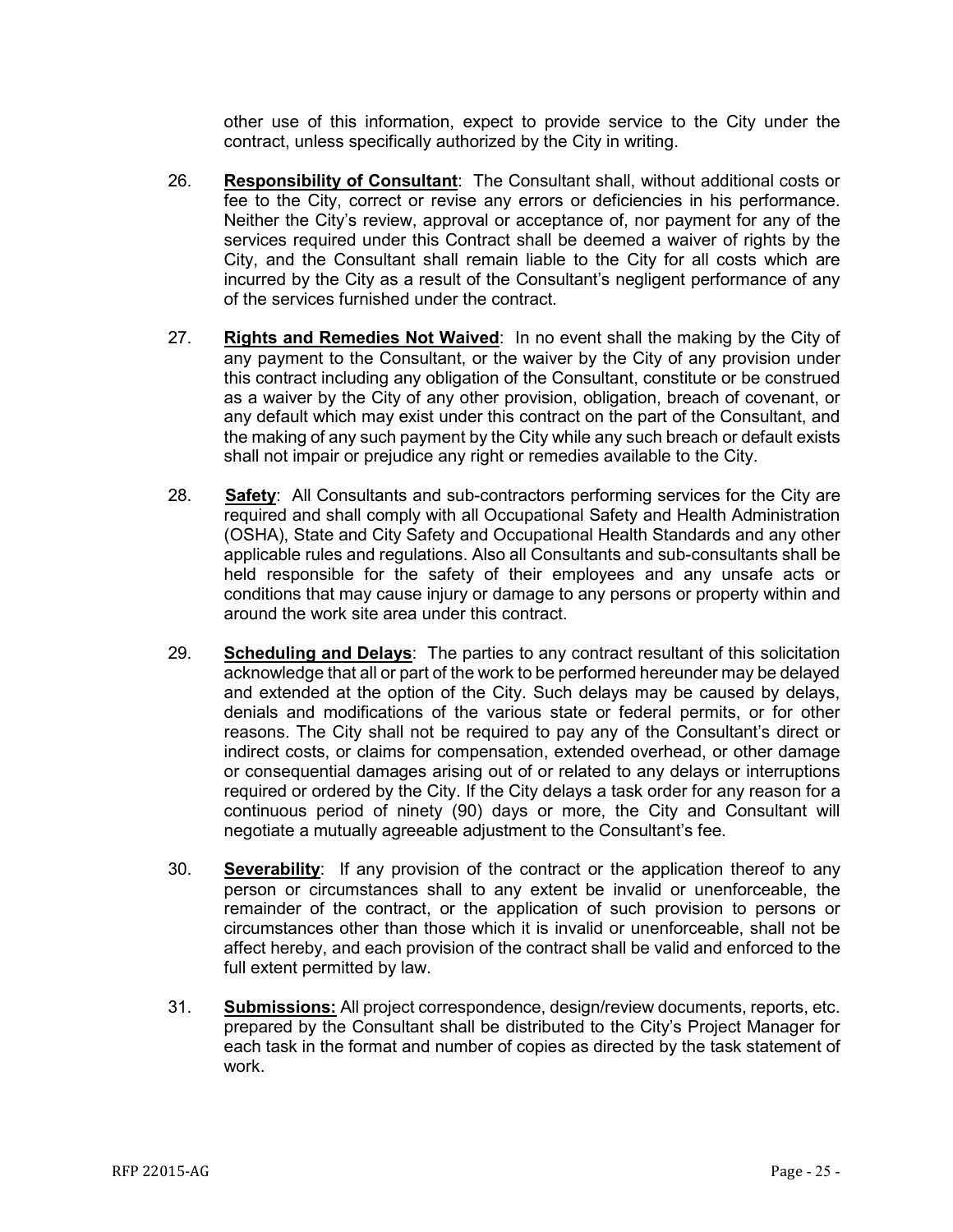Within thirty (30) days of project completion, the Consultant shall prepare and submit a Project Completion Report with project closeout documents and submit to the City's Project Manager.

- 32. **Clean Air and Water Pollution Control:** Contractor agrees to comply with all applicable standards, orders, and regulations issued pursuant to the Clean Air Act (42 USC § 740-7671q) and the Federal Water Pollution Control Act as amended (33 USC § 1251-1387). The Contractor agrees to report any violation to the City immediately upon discovery. Violations must be reported to the Federal awarding agency and the Regional Office of the Environmental Protection Agency. Contractor must include this requirement in all subcontracts that exceeds \$150,000
- 33. **Termination for Cause**: In the event that the Consultant shall for any reason or through any cause be in default of the terms of this contract, the City may give Consultant written notice of such default by certified mail/return receipt requested at the address set forth in Consultant's Proposal/ or as provided in this contract.

Unless otherwise provided, Consultant shall have ten (10) days from the date such notice is mailed in which to cure the default. Upon failure of Consultant to cure the default, the City may immediately cancel and terminate this contract as of the mailing date of the default notice.

Upon termination, Consultant shall withdraw its personnel and equipment, cease performance of any further work under the contract, and turn over to the City any work in process for which payment has been made. In the event of violations of law, safety or health standards and regulations, this contract may be immediately cancelled and terminated by the City and provisions herein with respect to opportunity to cure default shall not be applicable.

34. **Termination for Convenience**: The City may at any time, and for any reason, terminate this contract by written notice to the Consultant specifying the termination date, which shall be not less than thirty (30) days from the date such notice is mailed.

Notice shall be given to Consultant by certified mail/return receipt requested at the address set forth in Consultant's Proposal or as provided in this contract. In the event of such termination, the Consultant shall be paid such amount as shall compensate the Consultant for the work satisfactorily completed, and accepted by the City, at the time of termination. If the City terminates this Consultant, Consultant shall withdraw its personnel and equipment, cease performance of any further work under this Consultant, and turn over to the City any work completed or in process for which payment has been made.

35. **COVID-19 Procedures:** All Contractors and sub-contractors performing services for the City are required and shall comply with all policies and procedures for COVID-19 from the Occupational Safety and Health Administration (OSHA), Virginia Department of Health (VDH) and Center for Disease Control (CDC) and all other City and State rules and regulations. Contractor's employees who are known or suspected to be infected with SARS-CoV-2 virus shall not report to or remain at the worksite until cleared to return to work. Contractor shall report if an employee who is positive for COVID-19 has been at the worksite to the Department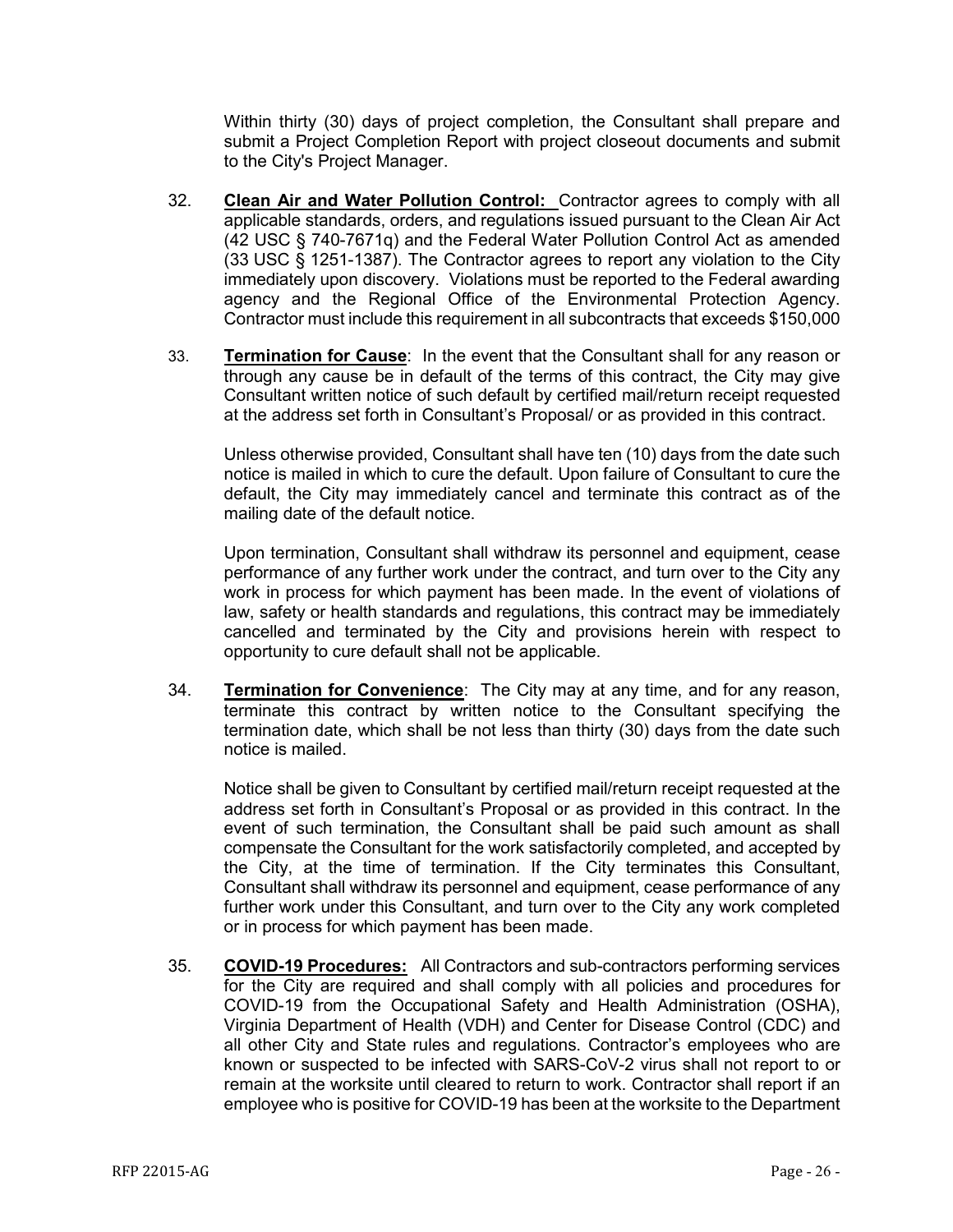in which they are working for immediately. Contractor shall keep confidential the identity of the known to be infected with SARS-CoV-2 virus in accordance with the requirements of the Americans, with Disabilities Act (ADA) HIPAA, and other applicable federal and Virginia laws and regulations.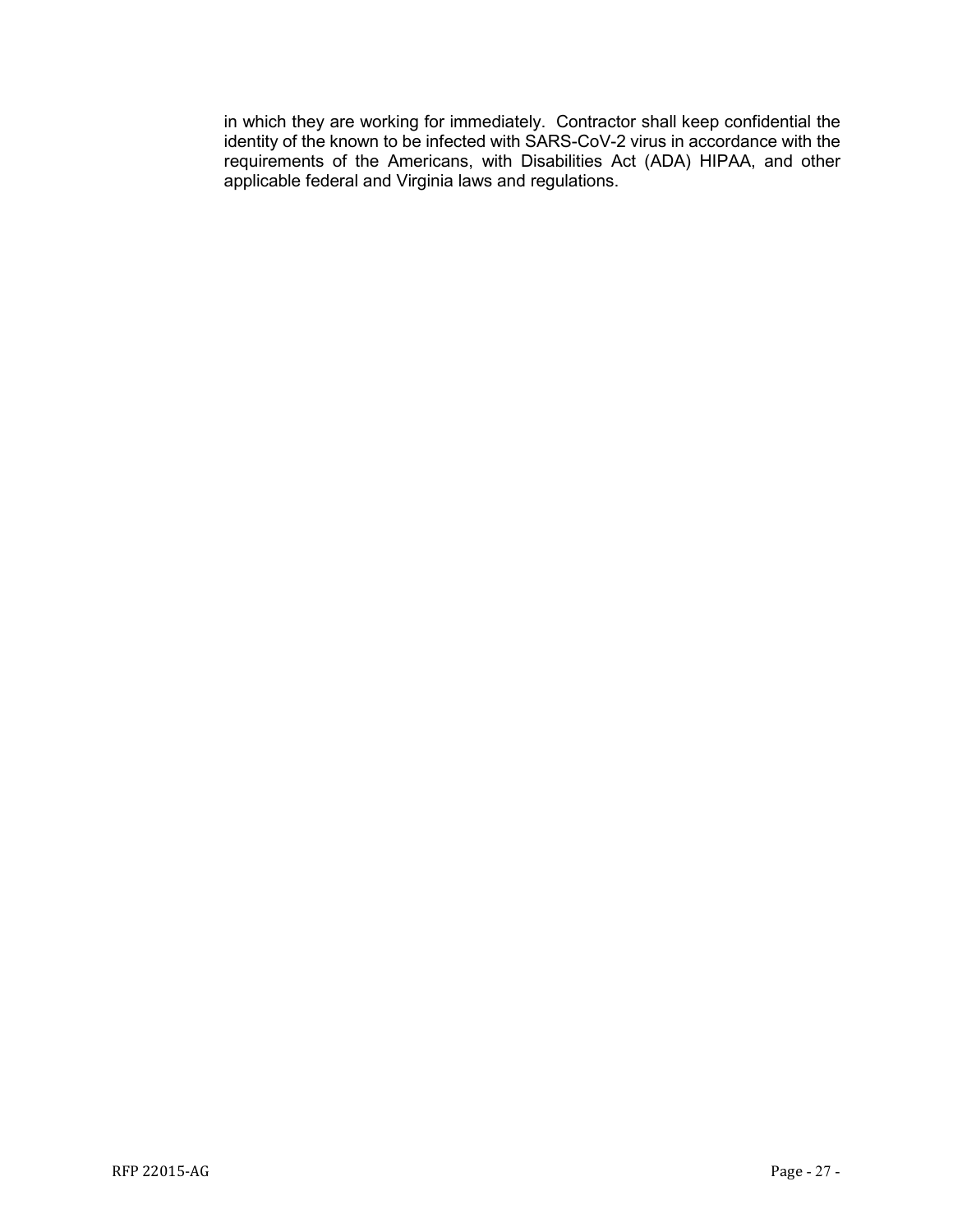## **SIGNATURE SHEET**

## (Submit with Proposal)

<span id="page-27-0"></span>My signature certifies that the proposal as submitted complies with all Terms and Conditions as set forth and that I have read and understood and agree to all the terms, specifications and conditions as set forth in the RFP and all addendums, except for items listed on the Exceptions to RFP page.

My signature also certifies that the accompanying proposal is not the result of, or affected by, any unlawful act of collusion with another person or company engaged in the same line of business or commerce, or any act of fraud punishable under Title 18.2, Chapter 12, Article 1.1 of the Code of Virginia, 1950, as amended. Furthermore, I understand that fraud and unlawful collusion are crimes under the Virginia Governmental Frauds Act, the Virginia Government Bid Rigging Act, and Virginia Antitrust Act, and Federal Law, and can result in fines, prison sentences, and civil damage awards.

My signature also certifies that this firm has no business or personal relationships with any other companies or persons that could be considered as a conflict of interest or potential conflict of interest to the City of Suffolk and that there are no principals, officers, agents, employees, or representatives of this firm that have any business or personal relationships with any other companies or persons that could be considered as a conflict of interest or a potential conflict of interest to the City of Suffolk, pertaining to any and all work or services to be performed as a result of this request and any resulting contract with the City of Suffolk.

I hereby certify that I am authorized to sign as a Representative for the Firm:

|  | Federal ID No: Telephone No. | Fax No.                  |  |  |
|--|------------------------------|--------------------------|--|--|
|  |                              |                          |  |  |
|  |                              | Title: _________________ |  |  |
|  |                              |                          |  |  |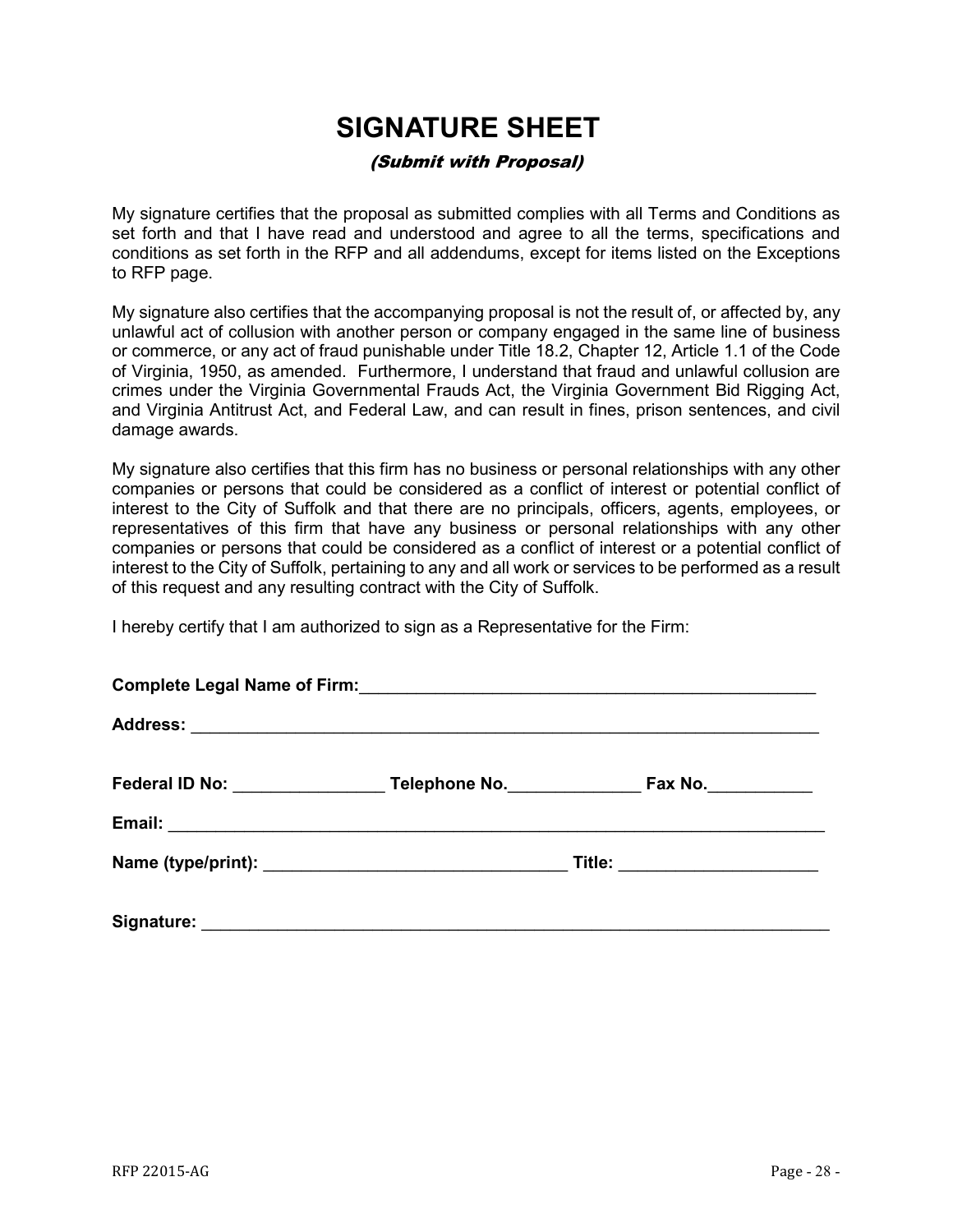## <span id="page-28-0"></span>**PROPRIETARY/CONFIDENTIAL INFORMATION IDENTIFICATION (RFP #22015-AG)**

Name of Firm/Offeror:

Trade secrets or proprietary information submitted by an offeror shall not be subject to public disclosure under the Virginia Freedom of Information Act; however, the offeror must invoke the protections of §2.2-4342F of the Code of Virginia, in writing, either before or at the time the data or other material is submitted. The written notice must specifically identify the data or materials to be protected, including the section of the proposal in which it is contained, as well as the page number(s), and state the reasons why protection is necessary. The proprietary or trade secret material submitted must be identified by some distinct method such as highlighting or underlining and must indicate only the specific words, figures, or paragraphs that constitute a trade secret or proprietary information. In addition, a summary of proprietary information provided shall be submitted on this form. he designation of an entire proposal document, line item prices, and/or total proposal prices as proprietary or trade secrets is not acceptable. If, after being given reasonable time, the offeror refuses to withdraw such a classification designation, the proposal will be rejected.

| SECTION/TITLE | PAGE<br>NUMBER(S) | REASON(S) FOR WITHHOLDING FROM<br>DISCLOSURE |
|---------------|-------------------|----------------------------------------------|
|               |                   |                                              |
|               |                   |                                              |
|               |                   |                                              |
|               |                   |                                              |
|               |                   |                                              |
|               |                   |                                              |
|               |                   |                                              |
|               |                   |                                              |
|               |                   |                                              |
|               |                   |                                              |
|               |                   |                                              |
|               |                   |                                              |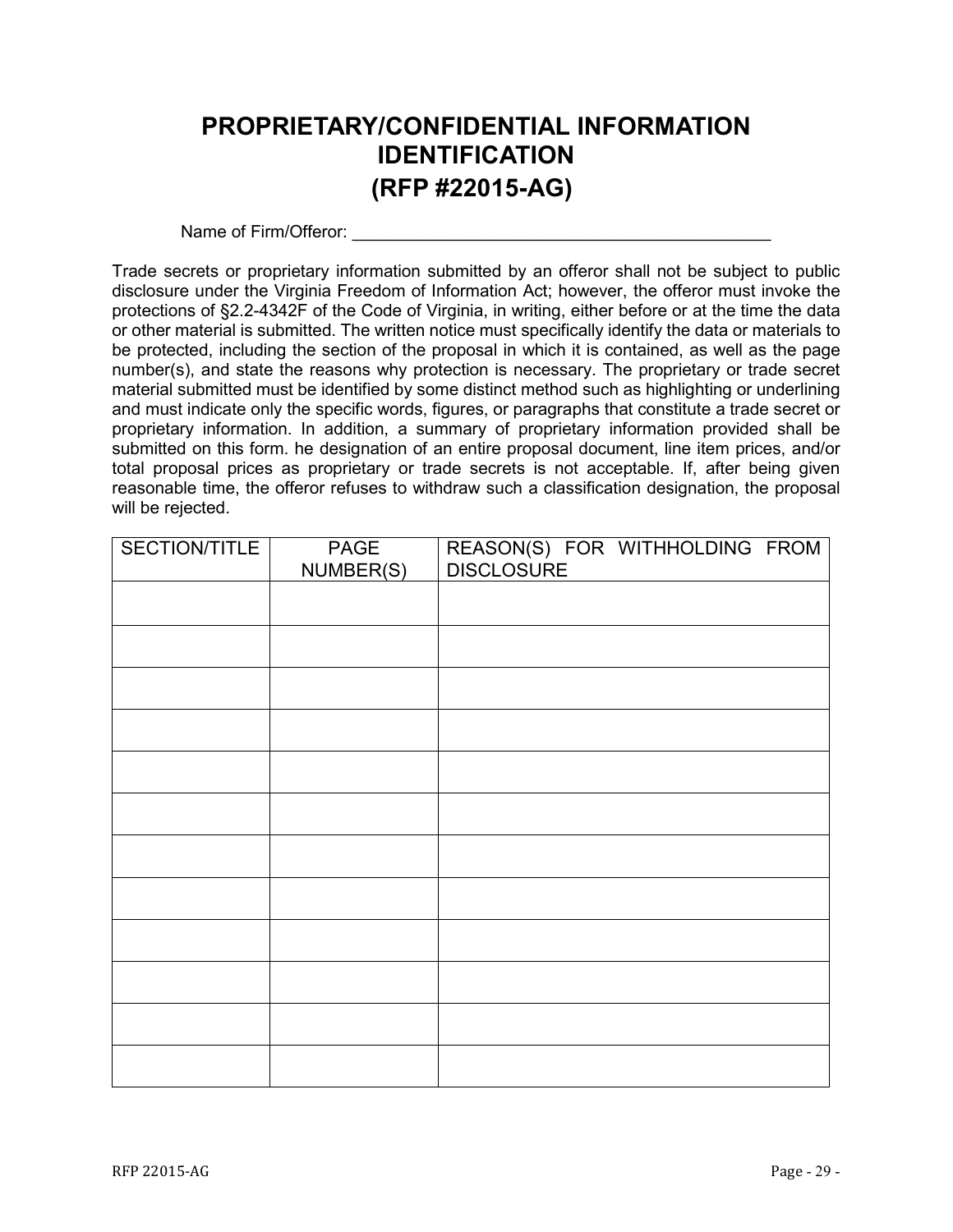## **EXCEPTIONS TO RFP (RFP #22015-AG)**

### <span id="page-29-0"></span>EXCEPTIONS:

Provider must sign the appropriate statement below, as applicable:

| Provider understands and agrees to all terms, conditions, requirements, and<br>specifications stated herein. |  |             |                                                                                                                                                                         |  |
|--------------------------------------------------------------------------------------------------------------|--|-------------|-------------------------------------------------------------------------------------------------------------------------------------------------------------------------|--|
|                                                                                                              |  | Firm:       |                                                                                                                                                                         |  |
|                                                                                                              |  | Date:       |                                                                                                                                                                         |  |
|                                                                                                              |  |             | Provider takes exception to terms, conditions, requirements, or specifications<br>stated herein (Provider must itemize all exceptions below, and return with this bid): |  |
|                                                                                                              |  | Firm:       |                                                                                                                                                                         |  |
|                                                                                                              |  | Date:       |                                                                                                                                                                         |  |
|                                                                                                              |  | Exceptions: |                                                                                                                                                                         |  |
|                                                                                                              |  |             |                                                                                                                                                                         |  |
|                                                                                                              |  |             |                                                                                                                                                                         |  |
|                                                                                                              |  |             |                                                                                                                                                                         |  |
|                                                                                                              |  |             |                                                                                                                                                                         |  |
|                                                                                                              |  |             |                                                                                                                                                                         |  |
|                                                                                                              |  |             |                                                                                                                                                                         |  |
|                                                                                                              |  |             |                                                                                                                                                                         |  |
|                                                                                                              |  |             |                                                                                                                                                                         |  |
|                                                                                                              |  |             |                                                                                                                                                                         |  |
|                                                                                                              |  |             |                                                                                                                                                                         |  |

Providers should note that any exceptions taken from the stated terms and/or specifications may be cause for their submittal to be deemed "non-responsive", risking the rejection of their submittal.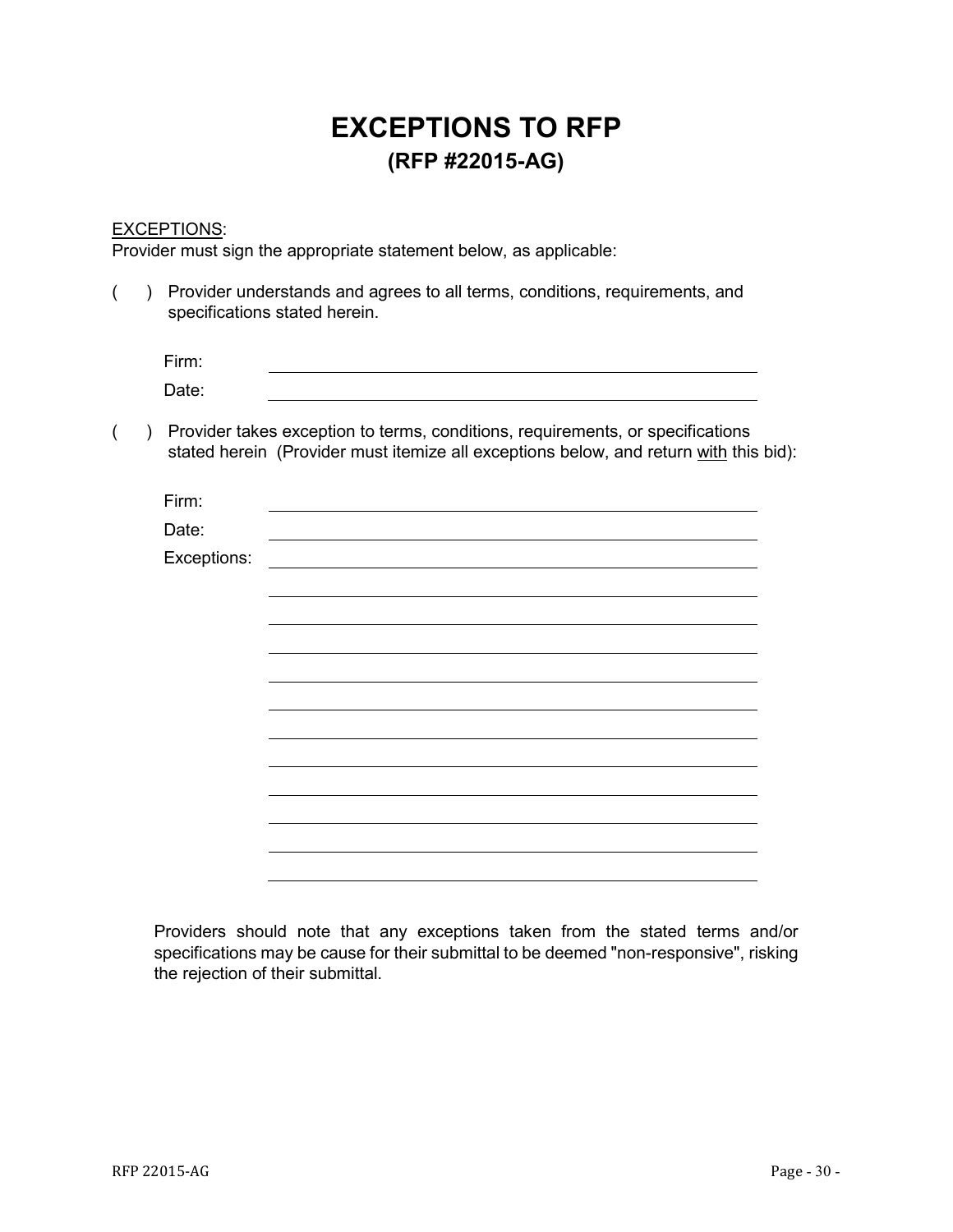#### <span id="page-30-0"></span>**ANTICOLLUSION**/NONDISCRIMINATION/DRUG FREE WORKPLACE CLAUSES

#### **ANTICOLLUSION CLAUSE:**

IN THE PREPARATION AND SUBMISSION OF THIS BID, SAID BIDDER DID NOT EITHER DIRECTLY OR INDIRECTLY ENTER INTO ANY COMBINATION OR ARRANGEMENT WITH ANY PERSON, FIRM OR CORPORATION, OR ENTER INTO ANY AGREEMENT, PARTICIPATE IN ANY COLLUSION, OR OTHERWISE TAKE ANY ACTION IN THE RESTRAINT OF FREE, COMPETITIVE BIDDING IN VIOLATION OF THE SHERMAN ACT (15 U.S.C. SECTION 1), SECTIONS 59.1-9.1 THROUGH 59.1- 9.17 OR SECTIONS 59.1-68.6 THROUGH 59.1-68.8 OF THE CODE OF VIRGINIA.

THE UNDERSIGNED BIDDER HEREBY CERTIFIES THAT THIS AGREEMENT, OR ANY CLAIMS RESULTING THEREFROM, IS NOT THE RESULT OF, OR AFFECTED BY, ANY ACT OF COLLUSION WITH, OR ANY ACT OF, ANOTHER PERSON OR PERSONS, FIRM OR CORPORATION ENGAGED IN THE SAME LINE OF BUSINESS OR COMMERCE; AND, THAT NO PERSON ACTING FOR, OR EMPLOYED BY, THE CITY OF SUFFOLK HAS AN INTEREST IN, OR IS CONCERNED WITH, THIS BID; AND, THAT NO PERSON OR PERSONS, FIRM OR CORPORATION OTHER THAN THE UNDERSIGNED, HAVE, OR ARE, INTERESTED IN THIS BID.

#### **DRUG-FREE WORKPLACE:**

DURING THE PERFORMANCE OF THIS CONTRACT, THE CONTRACTOR AGREES TO (I) PROVIDE A DRUG-FREE WORKPLACE FOR THE CONTRACTOR'S EMPLOYEES; (II) POST IN CONSPICUOUS PLACES, AVAILABLE TO EMPLOYEES AND APPLICANTS FOR EMPLOYMENT, A STATEMENT NOTIFYING EMPLOYEES THAT THE UNLAWFUL MANUFACTURE, SALE, DISTRIBUTION, DISPENSATION, POSSESSION, OR USE OF A CONTROLLED SUBSTANCE OR MARIJUANA IS PROHIBITED IN THE CONTRACTOR'S WORKPLACE AND SPECIFYING THE ACTIONS THAT WILL BE TAKEN AGAINST EMPLOYEES FOR VIOLATIONS OF SUCH PROHIBITION; (III) STATE IN ALL SOLICITATIONS OR ADVERTISEMENTS FOR EMPLOYEES PLACED BY OR ON BEHALF OF THE CONTRACTOR THAT THE CONTRACTOR MAINTAINS A DRUG-FREE WORKPLACE; AND (IV) INCLUDE THE PROVISIONS OF THE FOREGOING SECTIONS I, II, AND III IN EVERY SUBCONTRACT OR PURCHASE ORDER OF OVER \$10,000, SO THAT THE PROVISIONS WILL BE BINDING UPON EACH SUBCONTRACTOR OR VENDOR.

FOR THE PURPOSE OF THIS SECTION, "DRUG-FREE WORKPLACE" MEANS A SITE FOR THE PERFORMANCE OR WORK DONE IN CONNECTION WITH A SPECIFIC CONTRACT AWARDED TO A CONTRACTOR IN ACCORDANCE WITH THIS CHAPTER, THE EMPLOYEES OF WHOM ARE PROHIBITED FROM ENGAGING IN THE UNLAWFUL MANUFACTURE, SALE, DISTRIBUTION, DISPENSATION, POSSESSION OR USE OF ANY CONTROLLED SUBSTANCE OR MARIJUANA DURING THE PERFORMANCE OF THE CONTRACT.

#### **NONDISCRIMINATION CLAUSE:**

- 1. EMPLOYMENT DISCRIMINATION BY BIDDER SHALL BE PROHIBITED.
- 2. DURING THE PERFORMANCE OF THIS CONTRACT, THE SUCCESSFUL BIDDER SHALL AGREE AS FOLLOWS:
	- A. THE BIDDER, WILL NOT DISCRIMINATE AGAINST ANY EMPLOYEE OR APPLICANT FOR EMPLOYMENT BECAUSE OF RACE, RELIGION, COLOR, SEX, NATIONAL ORIGIN, AGE, DISABILITY, OR ANY OTHER BASIS PROHIBITED BY STATE LAW RELATING TO DISCRIMINATION IN EMPLOYMENT, EXCEPT WHERE THERE IS A BONA FIDE\_OCCUPATIONAL QUALIFICATION/CONSIDERATION REASONABLY NECESSARY TO THE NORMAL OPERATION OF THE BIDDER. THE BIDDER AGREES TO POST IN CONSPICUOUS PLACES, AVAILABLE TO EMPLOYEES AND APPLICANTS FOR EMPLOYMENT, NOTICES SETTING FORTH THE PROVISIONS OF THIS NONDISCRIMINATION CLAUSE.
	- B. THE BIDDER, IN ALL SOLICITATIONS OR ADVERTISEMENTS FOR EMPLOYEES PLACED ON BEHALF OF THE BIDDER, WILL STATE THAT SUCH BIDDER IS AN EQUAL OPPORTUNITY EMPLOYER. NOTICES, ADVERTISEMENTS, AND SOLICITATIONS PLACED IN ACCORDANCE WITH FEDERAL LAW, RULE OR REGULATION SHALL BE DEEMED SUFFICIENT FOR THE PURPOSE OF MEETING THE REQUIREMENTS OF THIS SECTION.
	- C. BIDDER WILL INCLUDE THE PROVISIONS OF THE FOREGOING SECTIONS A, B, AND C IN EVERY SUBCONTRACT OR PURCHASE ORDER OF OVER \$10,000, SO THAT THE PROVISIONS WILL BE BINDING UPON EACH SUBCONTRACTOR OR VENDOR.

| Name and Address of Bidder:                                                                                              | Date:                                                                      |  |
|--------------------------------------------------------------------------------------------------------------------------|----------------------------------------------------------------------------|--|
|                                                                                                                          | By:                                                                        |  |
|                                                                                                                          | Signature In Ink                                                           |  |
|                                                                                                                          |                                                                            |  |
|                                                                                                                          | <b>Printed Name</b>                                                        |  |
|                                                                                                                          |                                                                            |  |
| Telephone Number: (                                                                                                      |                                                                            |  |
| Fax Phone Number: (                                                                                                      | Title                                                                      |  |
| FIN/SSN#:                                                                                                                |                                                                            |  |
| Is your firm a "minority" business? $\Box$ Yes $\Box$ No<br>If yes, please indicate the "minority" classification below: |                                                                            |  |
| □ African American<br>□ Hispanic American<br>Other; Please Explain:                                                      | $\Box$ American Indian $\Box$ Eskimo $\Box$ Asian American<br>$\Box$ Aleut |  |

Is your firm Woman Owned? □ Yes □ No Is your firm a Small Business? □ Yes □ No